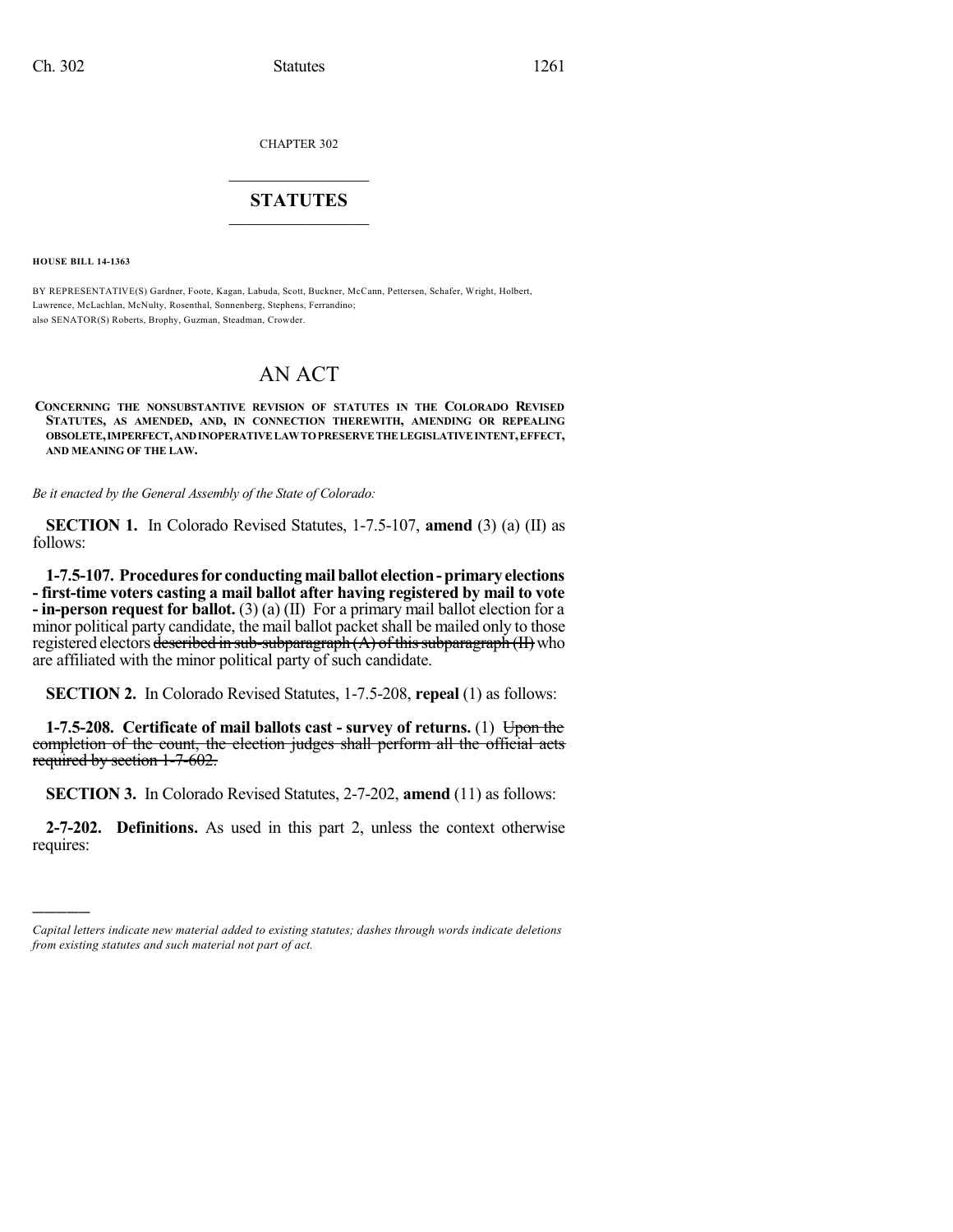(11) "Office of economic development" meansthe Colorado office of economic development created in section 24-38.5-101 24-48.5-101, C.R.S.

**SECTION 4.** In Colorado Revised Statutes, 8-73-114, **repeal** (4) (b) (III) as follows:

**8-73-114. Enhanced unemployment insurance compensation benefits eligibility - approved training programs - amount of benefits - outreach repeal.** (4) (b) (III)  $(A)$  The division shall notify the legislative council staff when it has received adequate funding through gifts, grants, or donations to implement this section and shall include in the notification the information specified in section 24-75-1303 (3), C.R.S.

(B) This subparagraph (III) is repealed, effective July 1, 2015.

**SECTION 5.** In Colorado Revised Statutes, 10-22-106, **amend** (4) as follows:

**10-22-106. Powers and duties of the board.** (4) The board may enter into an agreement with the department of personnel and administration to authorize administrative law judges employed by the office of administrative courts to hear and decide matters arising from eligibility and other determinations made by the exchange consistent with applicable state and federal law.

**SECTION 6.** In Colorado Revised Statutes, **amend** 12-37.3-107 as follows:

**12-37.3-107. Registration renewal or reinstatement - fees.** A naturopathic doctor shall renew or reinstate his or her registration pursuant to a schedule established by the director, and the director shall renew or reinstate a registration in accordance with section 24-34-102 (8), C.R.S. The director may establish renewal fees and delinquency fees for reinstatement pursuant to section 24-34-105, C.R.S. and shall increase renewal fees consistent with section 24-34-109 (4), C.R.S., to fund the division's costs in administering this article. If a person fails to renew his or her registration pursuant to the schedule established by the director, the registration expires. A person whose registration expires is subject to the penalties provided in this article or section  $24-34-102$  (8), C.R.S. The director shall transmit fees collected pursuant to this section or section 12-37.3-106 to the state treasurer for deposit in the division of professions and occupations cash fund pursuant to section 24-34-105, C.R.S.

**SECTION 7.** In Colorado Revised Statutes,  $12-43.3-501$ , **amend**  $(1)(a)(II), (1)$ (b) (II), (1) (b) (III), and (1) (b) (IV) as follows:

**12-43.3-501. Marijuana cash fund - repeal.**  $(1)(a)$  All moneys collected by the state licensing authority pursuant to this article and article 43.4 of this title shall be transmitted to the state treasurer, who shall credit the same to the marijuana cash fund, which fund is hereby created and referred to in this section as the "fund". The fund consists of:

(II) Any applicable retail marijuana excise tax transferred pursuant to section  $39-28.8-306$  (1) (b) 39-28.8-305 (1) (b), C.R.S.;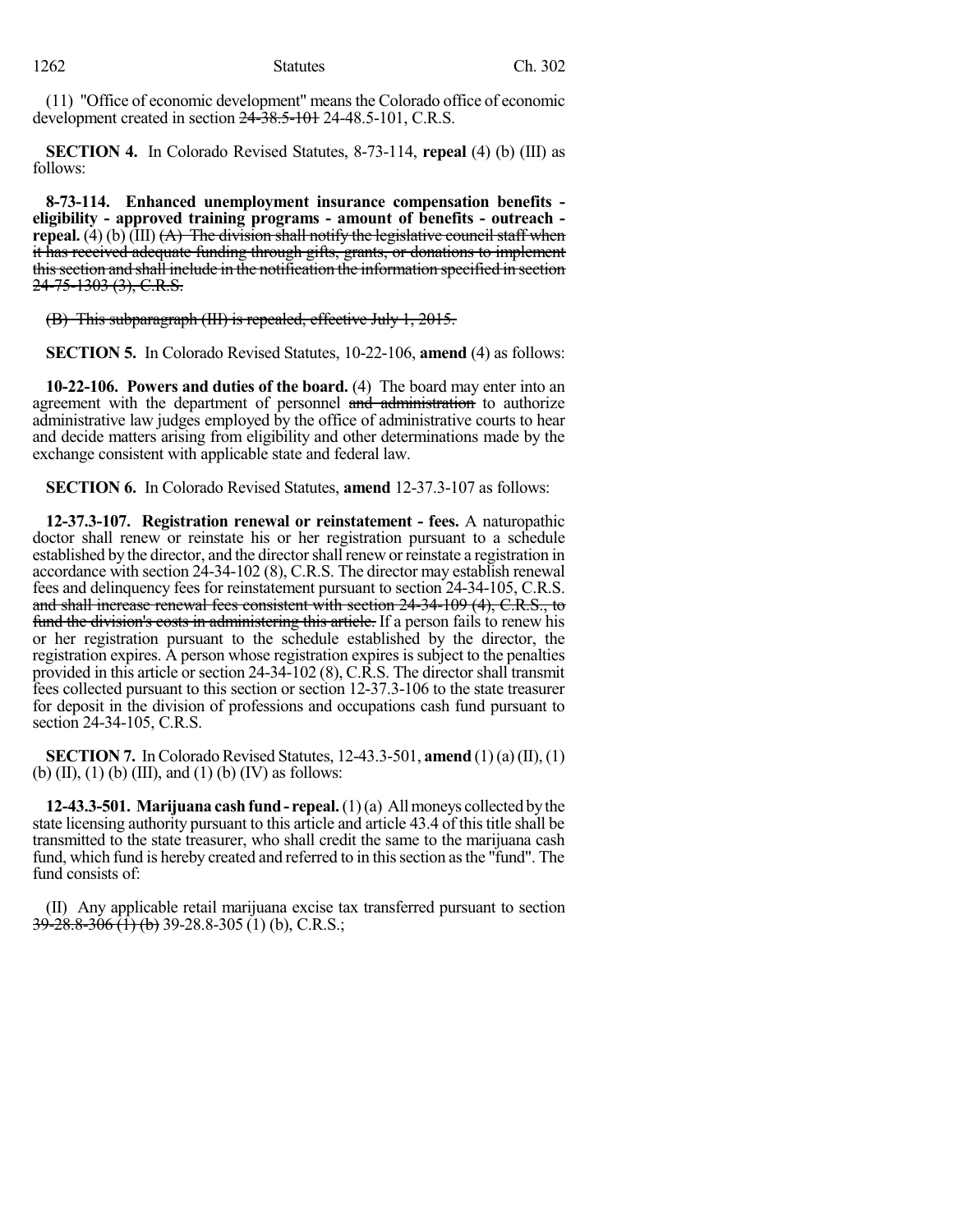(b) Moneys in the fund shall be subject to annual appropriation by the general assembly to:

(II) The division of criminal justice in the department of public safety for the study of marijuana implementation pursuant to section 24-33.5-514 24-33.5-516, C.R.S.;

(III) The department of public health and environment for the monitoring of the health effects of marijuana pursuant to section 25-1.5-111 25-1.5-110, C.R.S.;

(IV) The department of law for the training described in section 24-31-313 24-31-314, C.R.S.; and

**SECTION 8.** In Colorado Revised Statutes, 12-43.4-901, **amend** (2) (b) as follows:

**12-43.4-901. Unlawful acts- exceptions- repeal.**(2) It is unlawfulfor a person to:

(b) Have an unreported financial interest or a direct interest in a license pursuant to this article; except that this paragraph (b) does not apply to banks OR savings and loan associations or industrial banks supervised and regulated by an agency of the state or federal government, or to FHA-approved mortgagees, or to stockholders, directors, or officers thereof.

**SECTION 9.** In Colorado Revised Statutes, 12-47.1-1601, **amend** (1) (a) as follows:

**12-47.1-1601. Local governmentlimitedgaming impactfund - rules- repeal.** (1) (a) There is hereby created in the office of the state treasurer the local government limited gaming impact fund, referred to in this part 16 as the "fund", and within the fund, there is created the limited gaming impact account and the gambling addiction account. Of the moneys transferred to the fund pursuant to section  $+2-47.1-701 (2) (a) (II) (C) 12-47.1-701 (2) (a) (III)$ , ninety-eight percent shall be allocated to the limited gaming impact account and two percent shall be allocated to the gambling addiction account. Moneysin the limited gaming impact account shall be used to provide financial assistance to designated local governments for documented gaming impacts, and moneys in the gambling addiction account shall be used to award grants for the provision of gambling addiction counseling, including prevention and education, to Colorado residents. For the purposes of this part 16, "documented gaming impacts" means the documented expenses, costs, and other impacts incurred directly as a result of limited gaming permitted in the counties of Gilpin and Teller and on Indian lands.

**SECTION 10.** In Colorado Revised Statutes, 14-4-107, **amend** (5) (e) as follows:

**14-4-107. Family violence justice fund - creation - grantsfromfund.** (5) For purposes of this section:

(e) "Protection order" has the same meaning as set forth in section  $18-6-803.7(1)$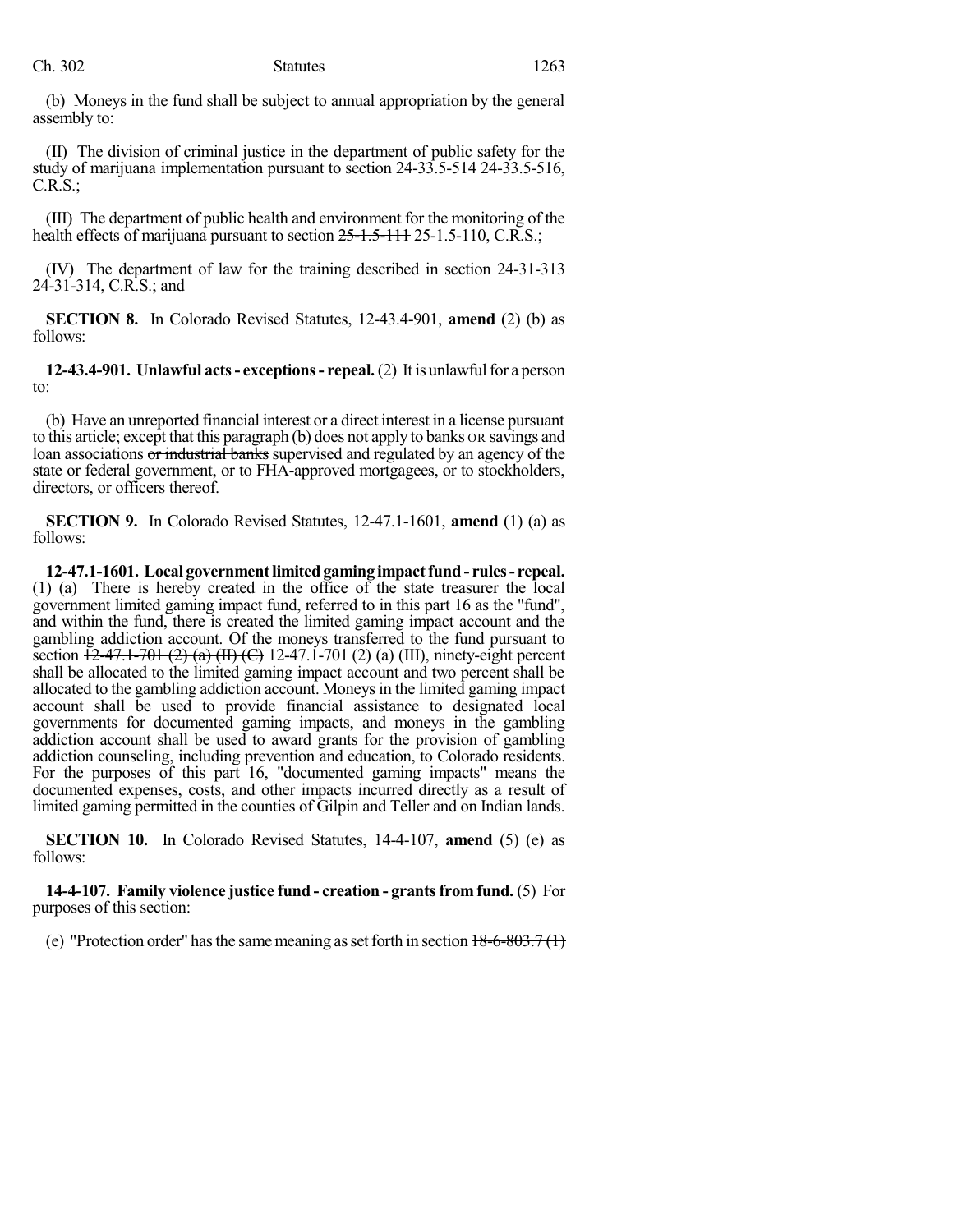$(a.5)$  18-6-803.7(1) (b.5), C.R.S.

**SECTION 11.** In Colorado Revised Statutes, **amend** 18-1-403 as follows:

**18-1-403. Legal assistance and supporting services.** Except as provided in section 16-5-501, C.R.S., All indigent persons who are charged with or held for the commission of a crime are entitled to legal representation and supporting services at state expense, to the extent and in the manner provided for in articles 1 and 2 of title 21, C.R.S.

**SECTION 12.** In Colorado Revised Statutes, 18-6-801, **amend** (8) (i) (I) (A) as follows:

**18-6-801. Domestic violence - sentencing.** (8) (i) (I) Not more than three business days after the relinquishment, the defendant shall file a copy of the receipt issued pursuant to paragraph  $(d)$ ,  $(e)$ , or  $(h)$  of this subsection  $(8)$ , and, if applicable, the written statement of the results of a background check performed on the transferee, as described in subparagraph  $(II)$  of paragraph  $(h)$  of this subsection  $(8)$ , with the court as proof of the relinquishment. If a defendant fails to timely file a receipt or written statement as described in this paragraph (i):

(A) The failure constitutes a class 2 misdemeanor, and the defendant shall be punished as provided in section 18-1.3-401 18-1.3-501; and

**SECTION 13.** In Colorado Revised Statutes, 18-6-803.5, **amend** (1) (c) as follows:

**18-6-803.5. Crime of violation of a protection order - penalty - peace officers' duties - definitions.** (1) A person commits the crime of violation of a protection order if, after the person has been personally served with a protection order that identifies the person as a restrained person or otherwise has acquired from the court or law enforcement personnel actual knowledge of the contents of a protection order that identifies the person as a restrained person, the person:

(c) Violates a civil protection order issued pursuant to section  $13-14-102(22)$ 13-14-105.5, C.R.S., or pursuant to section 18-1-1001 (9) by:

(I) Possessing or attemptingto purchase orreceive a firearmor ammunitionwhile the protection order is in effect; or

(II) Failing to timely file a receipt or written statement with the court as described in section  $13\overline{-14-102(22)(i)}$  13-14-105.5(9), C.R.S., or in section 18-1-1001(9)(i) or 18-6-801 (8) (i).

**SECTION 14.** In Colorado Revised Statutes, 19-2-213, **amend** (1) (d) (II) as follows:

**19-2-213. Restorative justice coordinating council - establishment membership-repeal.**(1)(d)(II) This section PARAGRAPH (d) is repealed, effective July 1, 2014.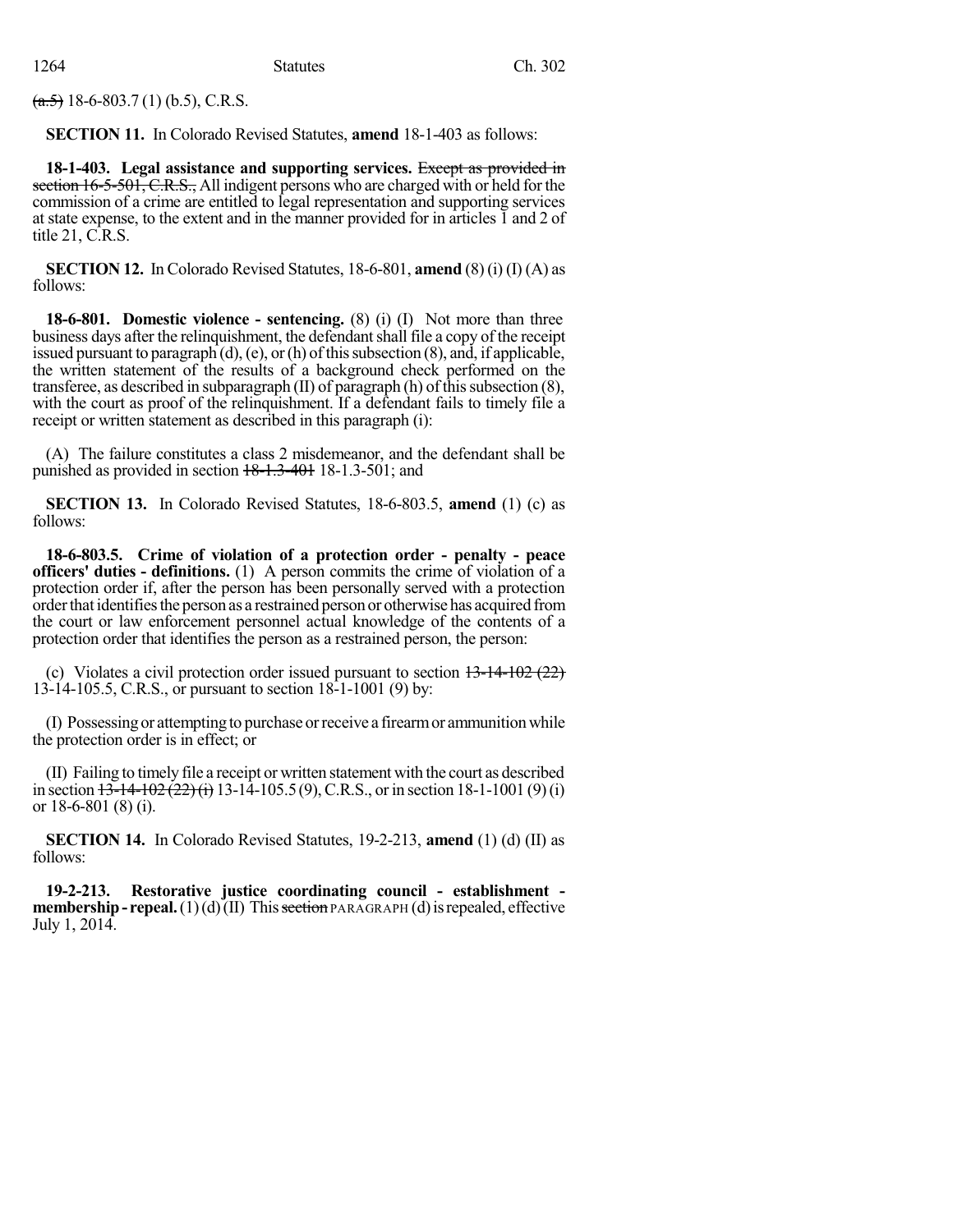**SECTION 15.** In Colorado Revised Statutes, 22-32-109, **amend** (1)(nn) and (1) (oo) as follows:

**22-32-109. Board of education - specific duties.** (1) In addition to any other duty required to be performed by law, each board of education shall have and perform the following specific duties:

(nn) To ensure that each student who enrollsin the sixth grade in a public school ofthe school district, including but not limited to a district charterschool, on the day of enrollment is registered with the state-provided, free on-line college planning and preparation resource, commonly referred to as "CollegeInColorado.org". The school district, the department of education, and the department of higher education shall collaborate to monitor the implementation of this paragraph (nn) and to ensure optimal interactivity between the various databases and student record systems employed by school districts and college in Colorado. At a minimum, each public school shall ensure that, in developing and maintaining each student's individual career and academic plan, the counselor or teacher explains to the student's parent or legal guardian, by electronic mail or other written form, and to the student the requirements for and benefits of concurrently enrolling in courses with an institution of higher education pursuant to the "Concurrent Enrollment Programs Act", article 35 of this title. Based on a request from the student or the student's parent or legal guardian, the counselor or teacher shall assist the student in course planning to enable the student to concurrently enroll in courses with an institution of higher education.

(oo) (I) To adopt policies to require each school of the school district, including the charter schools, to assist each student and his or her parent or legal guardian to develop and maintain the student's individual career and academic plan, referred to in this paragraph (oo) as an "ICAP", no later than the beginning of ninth grade. The board of education may require the schools of the school district to assist the student and his or her parent or legal guardian to develop and maintain the student's ICAP in any grade prior to ninth grade. Each student's ICAP shall comply with the requirements specified in section 22-2-136 and the rules promulgated by the state board of education pursuant to said section.

(II) The board of education shallfurtherrequire each school ofthe school district to assist each student who is enrolled in the school and has an ICAP to use the plan effectively to direct the student's course selections and performance expectations in at least grades nine through twelve; to assist the student in meeting his or her academic and career goals as described in the ICAP; and to enable the student to demonstrate postsecondary and workforce readiness prior to or upon graduation from high school at a level that allows the student to progress toward his or her postsecondary education goals, if any, without requiring remedial educational services or courses.

(III) AT A MINIMUM, EACH PUBLIC SCHOOL SHALL ENSURE THAT, IN DEVELOPING AND MAINTAINING EACH STUDENT'S ICAP, THE COUNSELOR OR TEACHER EXPLAINS TO THE STUDENT'S PARENT OR LEGAL GUARDIAN, BY ELECTRONIC MAIL OR OTHER WRITTEN FORM, AND TO THE STUDENT THE REQUIREMENTS FOR AND BENEFITS OF CONCURRENTLY ENROLLING IN COURSES WITH AN INSTITUTION OF HIGHER EDUCATION PURSUANT TO THE "CONCURRENT ENROLLMENT PROGRAMS ACT",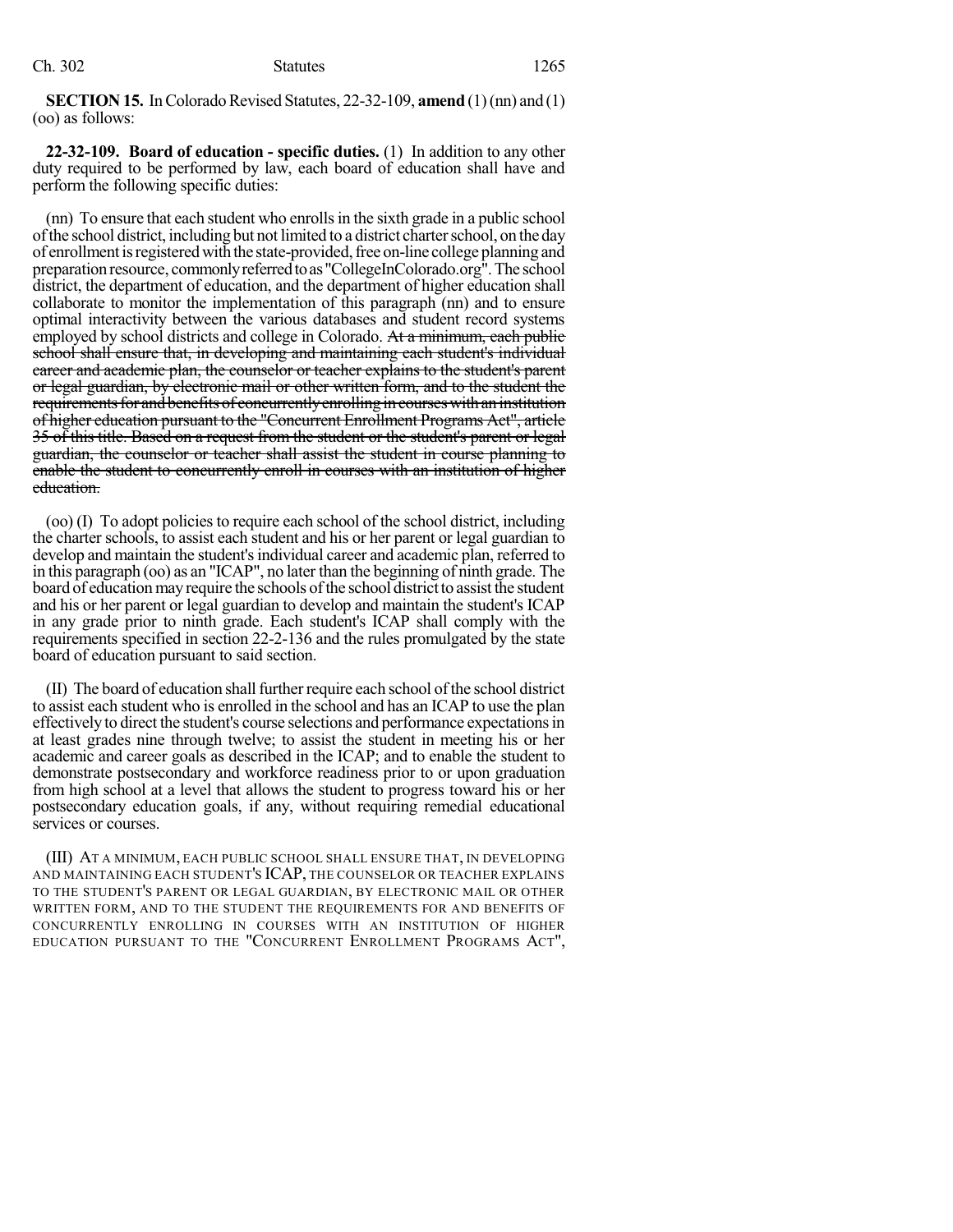ARTICLE 35 OF THIS TITLE. BASED ON A REQUEST FROM THE STUDENT OR THE STUDENT'S PARENT OR LEGAL GUARDIAN, THE COUNSELOR OR TEACHER SHALL ASSIST THE STUDENT IN COURSE PLANNING TO ENABLE THE STUDENT TO CONCURRENTLY ENROLL IN COURSES WITH AN INSTITUTION OF HIGHER EDUCATION.

**SECTION 16.** In Colorado Revised Statutes, 22-33-105, **amend** (2) (a) as follows:

**22-33-105. Suspension, expulsion, and denial of admission.** (2) In addition to the powers provided in section 22-32-110, the board of education of each district may:

(a) Delegate to any school principal within the school district or to a person designated in writing by the principal the power to suspend a pupil in hisschool for not more than five school days on the grounds stated in section 22-33-106 (1) (a),  $(1)$  (b),  $(1)$  (c), or  $(1)$  (e) or not more than ten school days on the grounds stated in section  $22-33-106(1)(d)$ ; unless expulsion is mandatory pursuant to such provision;

**SECTION 17.** In Colorado Revised Statutes, **amend** 22-33-201 as follows:

**22-33-201. Legislative declaration.** The general assembly hereby finds that except when a student's behavior would cause imminent harm to others in the school or when an incident requires automatic expulsion as defined by state law or a school's conduct and discipline code, expulsion should be the last step taken after several attempts to deal with a student who has discipline problems. The general assembly further finds that school districts should work with the student's parent or guardian and with state agencies and community-based nonprofit organizations to develop alternatives to help students who are at risk of expulsion before expulsion becomes a necessary step and to support students who are unable to avoid mandatory expulsion.

**SECTION 18.** In Colorado Revised Statutes, 23-3.1-205.4, **amend** (1) (c) (IV); and **repeal** (1) (c) (III.5) as follows:

**23-3.1-205.4. Collegeinvest fund - creation - control - use.**  $(1)$  (c) Notwithstanding any provision of paragraph (a) of this subsection  $(1)$  to the contrary, if the authority or any other division of the department sells, transfers, or enters into a contract with another entity concerning all or any portion of the authority's or division's interest in any student loans or student obligations, the authority or the division shall deposit the net proceeds of the sale, transfer, or contract as follows:

 $(III.5)$  After the retention of the amounts required by subparagraphs  $(I)$  and  $(II)$ of this paragraph (c) and the transfer required by subparagraph (III) of this paragraph (c), up to one hundred thousand dollars of the remaining proceeds shall be transferred to the job retraining cash fund created pursuant to section 23-3.1-310.

 $(IV)$  After the retention of the amounts required by subparagraphs  $(I)$  and  $(II)$  of this paragraph (c) and the transfers TRANSFER required by subparagraphs (III) and  $(HH.\overline{5})$  SUBPARAGRAPH (III) of this paragraph (c), any remaining amount of the proceeds shall be transferred to the financial need scholarship fund created in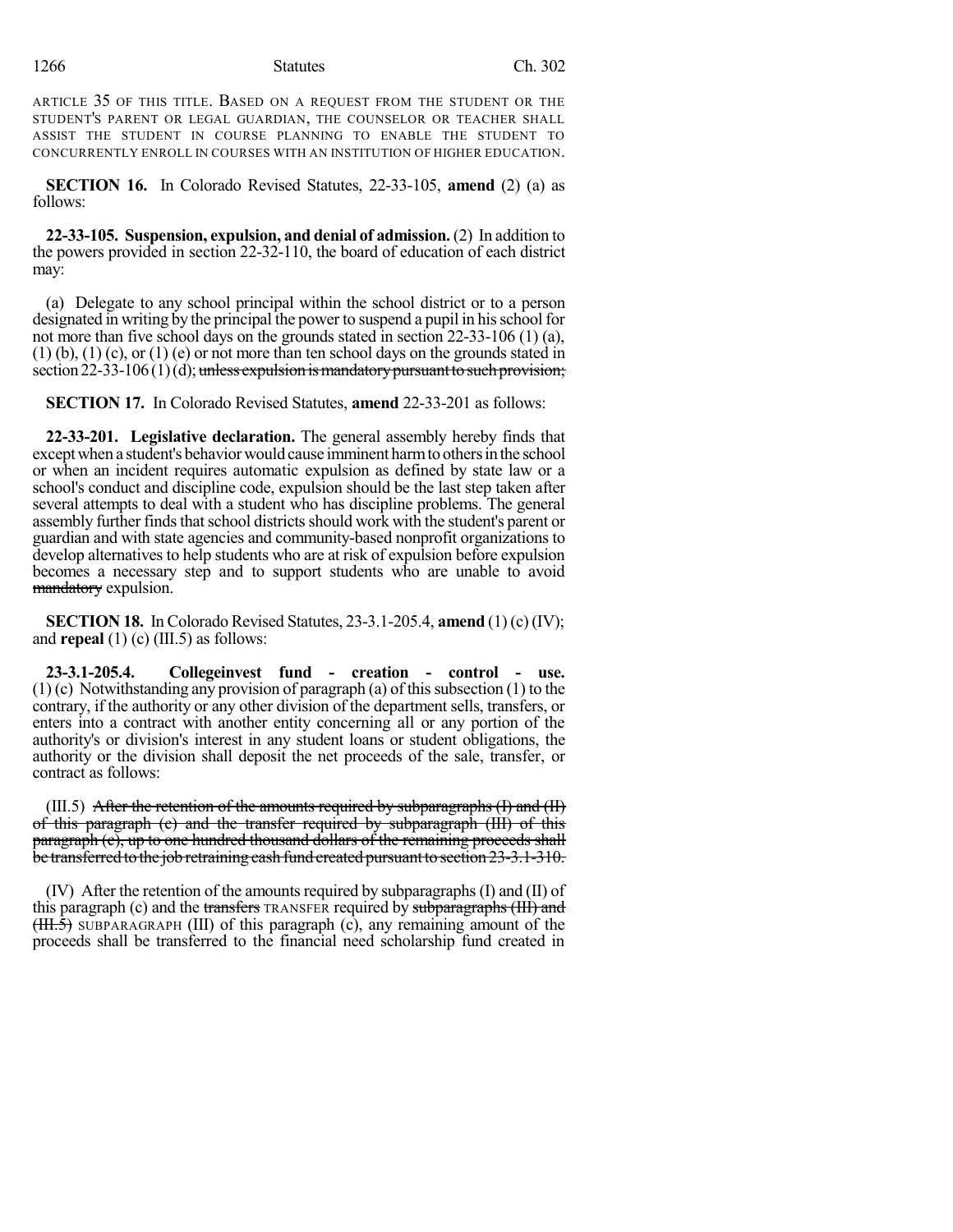section 23-3.1-206.2 and may reduce the need for general fund appropriations in the same amount to the department for need-based grants.

**SECTION 19.** In Colorado Revised Statutes, 23-31-301, **amend** (2) (a) as follows:

**23-31-301. Legislative declaration.** (2) (a) The general assembly hereby declares that it is the public policy of this state to encourage the health of forest ecosystems through responsible management of the forest land of the state and through coordination with the United States secretary of the interior and the United States secretary of agriculture to develop management plans for federal lands within the state of Colorado pursuant to 16 U.S.C. sec. 530, 16 U.S.C. sec. 1604, and 43 U.S.C. sec. 1712, including the following: The use of prescribed and natural ignition fires and other pre-suppression activities, such as the harvest and profitable utilization of materials, in order to preserve forest and other natural resources; enhance the growth and maintenance of forests; conserve forest cover on watersheds; protect recreational, wildlife, and other values; promote stability of forest-using industries; and prevent loss of life and damage to property from wildfires and other conflagrations.

**SECTION 20.** In Colorado Revised Statutes, 23-41-201, **repeal** (5) as follows:

**23-41-201. Transfer of geological survey - memorandum of understanding - report.** (5) If the Colorado school of mines and the department of natural resources do not enter into a memorandum of understanding on or before December 31, 2012, that is consistent with the provisions of this section, then the transfer of the powers, duties, and functions of the geological survey to the Colorado school of mines shall not occur. Pursuant to section 23-41-209, the president of the Colorado school of mines shall notify the revisor of statutes regarding the status of the transfer.

**SECTION 21.** In Colorado Revised Statutes, 24-1-128.6, recreate and reenact, **with amendments,** (8) as follows:

**24-1-128.6. Department of public safety - creation - repeal.** (8) (a) THE COLORADO COMMISSION ON CRIMINAL AND JUVENILE JUSTICE,CREATED PURSUANT TO SECTION 16-11.3-102, C.R.S., SHALL EXERCISE ITS POWERS AND PERFORM ITS DUTIES AND FUNCTIONS AS IF THE SAME WERE TRANSFERRED BY A **TYPE 2**TRANSFER TO THE DEPARTMENT OF PUBLIC SAFETY.

(b) THIS SUBSECTION (8) IS REPEALED, EFFECTIVE JULY 1, 2018.

**SECTION 22.** In Colorado Revised Statutes, 24-33.5-705.4, **repeal** (6) (c) as follows:

**24-33.5-705.4. All-hazards resource mobilization system - creation - plan duties- reimbursementfor expensesincurred by mobilized entities- eligibility - resource mobilization fund - creation - definitions - legislative declaration.** (6) **Resource mobilization fund.** (c) (I) The general assembly finds that the implementation of this section relies entirely or in part on the receipt of adequate funding through gifts, grants, or donations. The executive director shall notify the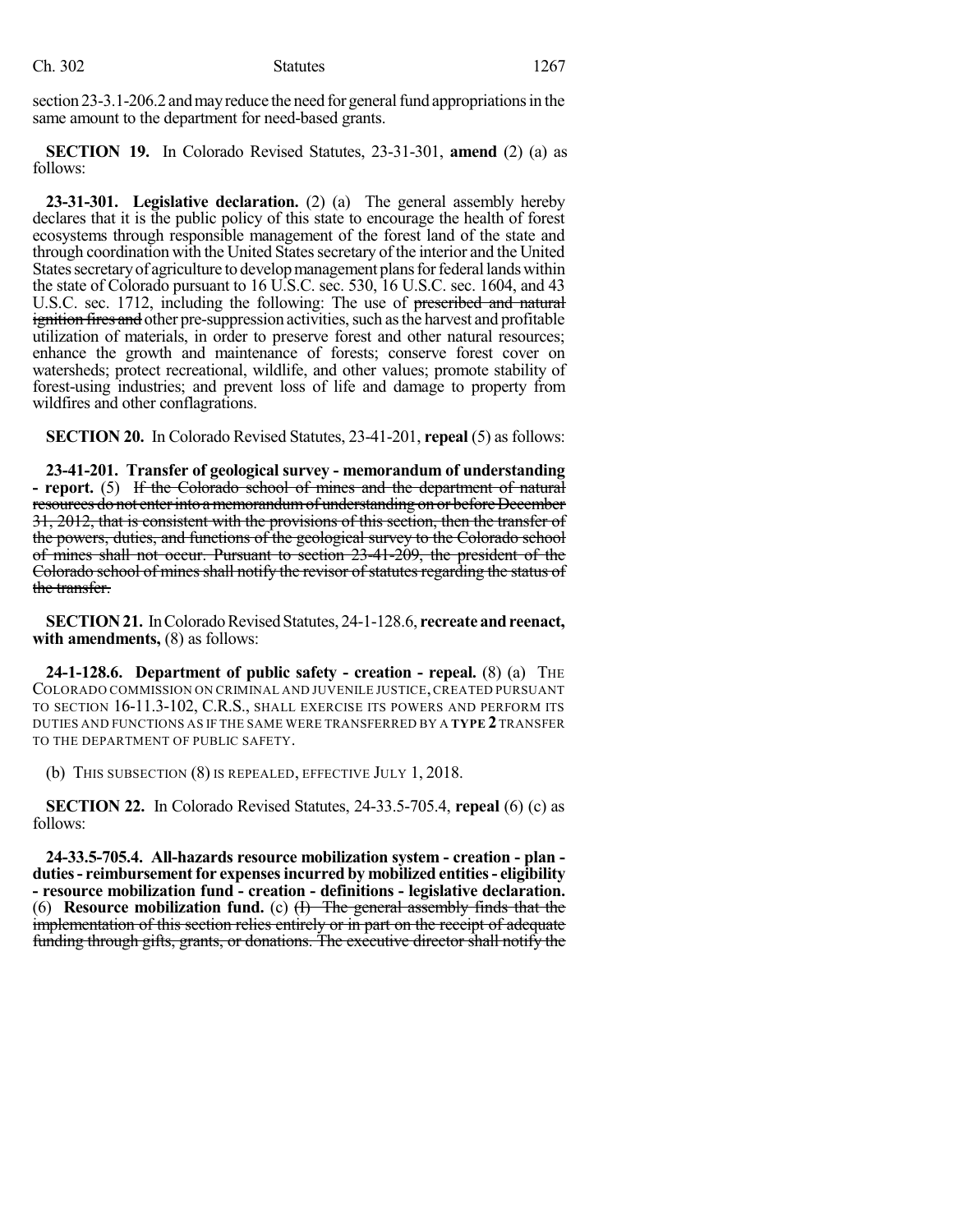legislative council staff when adequate funding through gifts, grants, or donations for the purpose described in paragraph (b) of this subsection (6) has been received and shall include in the notice the information specified in section 24-75-1303 (3).

(II) This paragraph (c) is repealed, effective July 1, 2016.

**SECTION 23.** In Colorado Revised Statutes, 24-34-104, **repeal** (44) (g) as follows:

**24-34-104. Generalassemblyreviewof regulatoryagenciesandfunctionsfor termination, continuation, or reestablishment.** (44) The following agencies, functions, or both, terminate on July 1, 2013:

 $(g)$  The banking board, created by article 102 of title 11, C.R.S.

**SECTION 24.** In Colorado Revised Statutes, 24-34-110.5, **repeal** (4) (b) as follows:

**24-34-110.5. Health care work force data collection - repeal.** (4) (b) (I) In seeking or accepting a gift, grant, or donation, the director shall notify the legislative council staff when he or she has received adequate funding through gifts, grants, or donations to implement this section and shall include in the notification the information specified in section 24-75-1303 (3).

(II) This paragraph (b) is repealed, effective July 1, 2015.

**SECTION 25.** In Colorado Revised Statutes, 24-34-402.7, **amend** (1) (a) (I) as follows:

**24-34-402.7. Unlawful action against employees seeking protection.** (1) (a) Employers shall permit an employee to request or take up to three working days of leave from work in any twelve-month period, with or without pay, if the employee is the victim of domestic abuse, as that term is defined in section 13-14-101 (2), C.R.S., the victim of stalking, as that crime is described in section 18-3-602, C.R.S., the victim of sexual assault, as that crime is defined in section 18-3-402, C.R.S., or the victim of any other crime, the underlying factual basis of which has been found by a court on the record to include an act of domestic violence, as that term is defined in section  $18-6-800.3$  (1), C.R.S. This section shall only apply ifthe employee is using the leave fromwork to protect himself or herself by:

(I) Seeking a civil protection orderto prevent domestic abuse pursuant to section  $13-14-102$  13-14-104.5, 13-14-106, or 13-14-108, C.R.S.;

**SECTION 26.** In Colorado Revised Statutes, 24-48.5-301, **amend** (2) (a) (II) as follows:

**24-48.5-301. Creative industries division - creative industries cash fund creation - definition.** (2) (a) There is hereby created in the state treasury the creative industries cash fund, referred to in this section as the "fund". The fund consists of: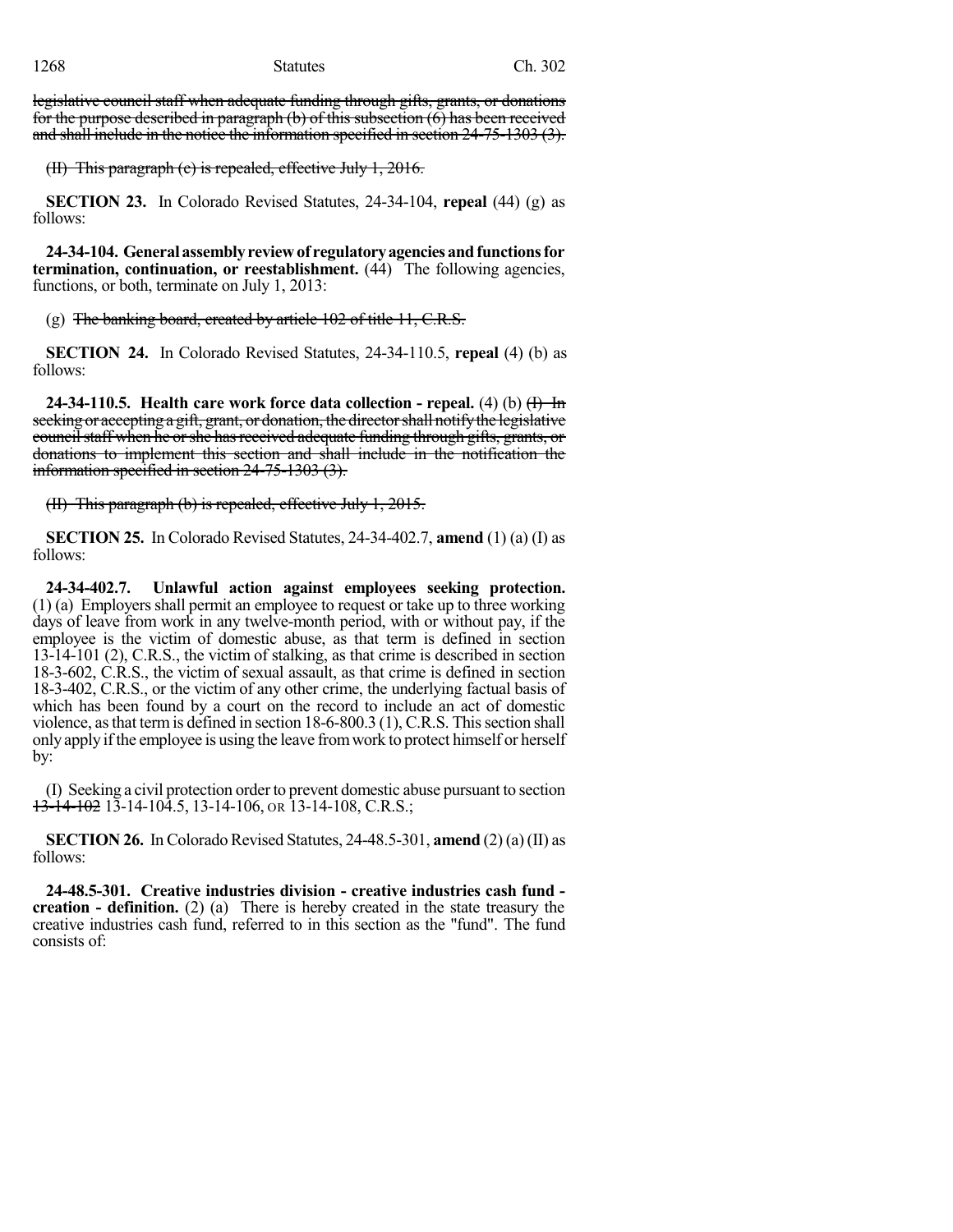(II) Moneys transferred to the fund in accordance with section  $12-47.1-701(2)$  $(a)$  (H) (F) 12-47.1-701 (2) (a) (V), C.R.S.;

**SECTION 27.** In Colorado Revised Statutes, 24-50-125.4, **amend** (3) as follows:

**24-50-125.4. Hearings.** (3) The board or an administrative law judge for the board shall issue a written decision within forty-five calendar days after the conclusion of the hearing and the submission of briefs. Any party may appeal the decision of the board to the court of appeals within forty-five FORTY-NINE days in accordance with section 24-4-106 (11).

**SECTION 28.** In Colorado Revised Statutes, 25-44-104, **repeal** (3) (c) as follows:

**25-44-104. Comprehensive human sexuality education grant program cash** fund. (3) (c) <del>(I) In seeking or accepting a gift, grant, or donation, the department</del> shall notify the legislative council staff when it has received adequate funding through gifts, grants, or donations for the program and shall include in the notification the information specified in section 24-75-1303 (3), C.R.S.

(II) This paragraph (c) is repealed, effective July 1, 2016.

**SECTION 29.** In Colorado Revised Statutes, 25.5-1-204, **amend** (2) (a) (X) as follows:

**25.5-1-204. Advisory committee to oversee the all-payer health claims database - legislative declaration - creation - members - duties - creation of all-payer health claims database - rules.**(2)(a) No laterthan August 1, 2013, the executive director shall appoint an advisory committee to oversee the Colorado all-payer health claims database. The advisory committee shall include the following members:

 $(X)$  A representative of the department of personnel, and administration, serving as an ex officio member;

**SECTION 30.** In Colorado Revised Statutes, 25.5-5-314, **repeal** (2) as follows:

**25.5-5-314. Substance abuse treatment for native Americans - federal approval.** (2) (a) If sufficient moneys to support the cost of preparing a request for federal approval have not been credited to the native American substance abuse treatment cash fund established in section 25.5-5-315 prior to December 31, 2004, the state treasurer shall immediately provide notification of such fact to the state department and to the revisor of statutes.

(b) This section is repealed upon receipt by the revisor of statutes of the notification described in paragraph  $(a)$  of this subsection  $(2)$ .

**SECTION 31.** In Colorado Revised Statutes, 25.5-5-315, **repeal** (2) as follows:

**25.5-5-315. Acceptance of gifts, grants, and donations - native American substance** abuse **treatment cash fund.** (2)  $(a)$  If sufficient moneys have not been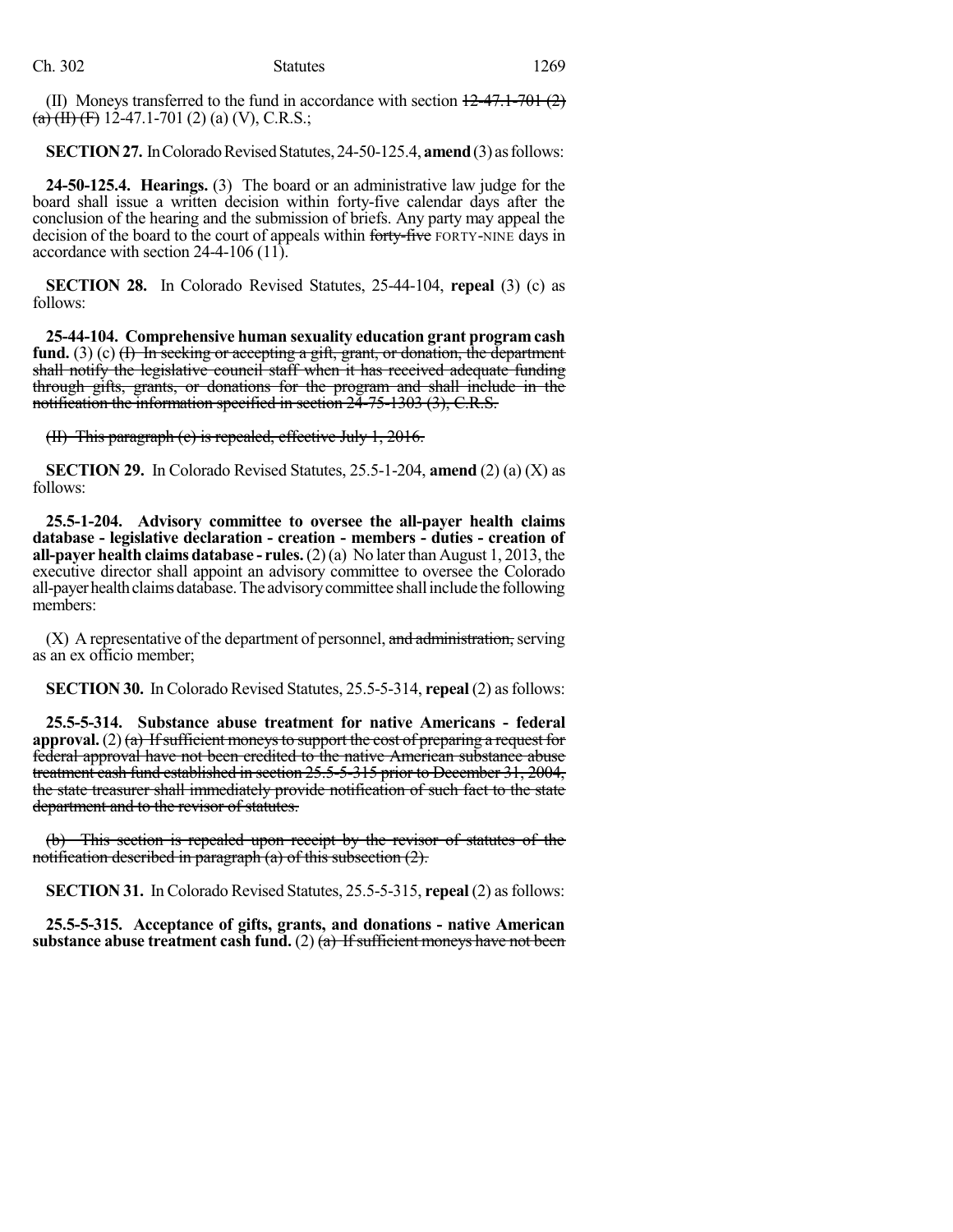credited to the native American substance abuse treatment cash fund for the purpose of preparing the request for federal approval required under section  $25.5-5-314$  prior to December 31, 2004, the state treasurer shall immediately provide notification of such fact to the state department and to the revisor of statutes.

(b) This section is repealed upon receipt by the revisor of statutes of the notification described in paragraph (a) of this subsection  $(2)$ .

**SECTION 32.** In Colorado Revised Statutes, 26-12-205, **repeal** (4) (d) as follows:

**26-12-205. Homelake military veterans cemetery - definitions - fund - rules - repeal.** (4) (d) (I) The state department shall notify the legislative council staff when it has received adequate funding through gifts, grants, or donations for the purposes of this section and shall include in the notification the information specified in section 24-75-1303 (3), C.R.S.

(II) This paragraph (d) is repealed, effective July 1, 2015.

**SECTION 33.** In Colorado Revised Statutes, 27-10.5-105, **amend** (1) introductory portion and (1) (a) as follows:

**27-10.5-105. Community-centered boards - purchase of services and supports by community-centered boards.**(1) Once a community-centered board has been designated pursuant to section  $25.5$ -10-108 25.5-10-209, C.R.S., it shall, subject to available appropriations:

(a) Determine eligibility and develop an individualized plan for each person who receives services or supports pursuant to section  $25.5$ -10- $\overline{110}$  25.5-10- $\overline{211}$ , C.R.S.; except that, for a child from birth through two years of age, eligibility determination and development of an individualized family service plan shall be made pursuant to part 7 of this article;

**SECTION 34.** In Colorado Revised Statutes, **amend** 27-10.5-106 as follows:

**27-10.5-106. Eligibility determination.** Any person may request an evaluation pursuant to section  $25.5-\dot{10}-110$  25.5-10-211, C.R.S., to determine whether he or she has an intellectual and developmental disability and is eligible to receive services and supports pursuant to this article. Application for eligibility determination shall be made to the designated community-centered board in the designated service area where the person resides.

**SECTION 35.** In Colorado Revised Statutes, 27-10.5-702, **amend** (3) as follows:

**27-10.5-702. Definitions.** As used in this part 7, unless the context otherwise requires:

(3) "Certified early intervention service broker" or "broker" means a community-centered board or other entity designated by the department of health care policy and financing pursuant to section  $2\overline{5}$ .  $5\overline{-10}$  +  $10\overline{8}$  25.5 $\overline{-10}$  -209, C.R.S., to perform the duties and functions specified in section 27-10.5-708 in a particular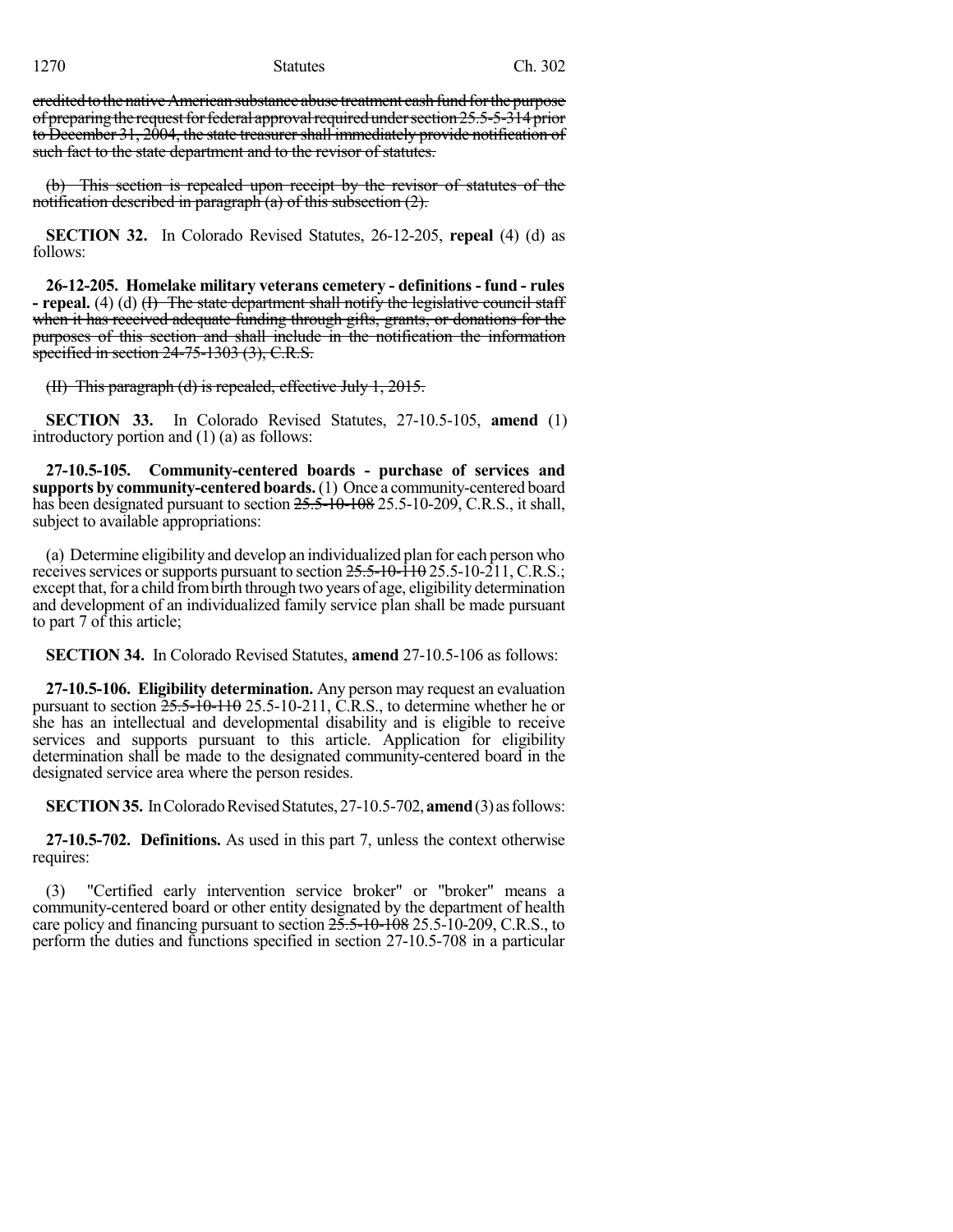### Ch. 302 Statutes 1271

designated service area. Notwithstanding the provisions of section  $27-10.5-104$  (4), if the department of health care policy and financing is unable to designate a community-centered board or other entity to serve as the broker for a particular designated service area, the department shall serve as the broker for the designated service area and may contract directly with early intervention service providers to provide early intervention services to eligible children in the designated service area.

**SECTION 36.** In Colorado Revised Statutes, 30-10-421, **amend** (1) and (3) (b) introductory portion; and **repeal** (2) and (3) (a) as follows:

**30-10-421. Filing surcharge - definitions.** (1) (a) Beginning September 1, 2002, and through June 30, 2004, the county clerk and recorder shall collect a surcharge of one dollar for each document received for recording or filing in his or her office. The surcharge shall be in addition to any other fees permitted by statute.

(b)  $\Theta$ n and after BEGINNING July 1, 2004, and through June 30, 2017, the county clerk and recorder shall collect a surcharge of one dollar for each document received for recording or filing in his or her office. The surcharge shall be in addition to any other fees permitted by statute.

(2) The county clerk and recorder shall transmit fifty cents out of each dollar collected pursuant to paragraph  $(a)$  of subsection  $(1)$  of this section to the secretary of state, who shall transmit such moneys to the state treasurer who shall credit the same to the clerk and recorder technology fund created in section 30-10-422.

 $(3)$  (a) The county clerk and recorder may retain the remaining fifty cents out of each dollar collected pursuant to paragraph (a) of subsection (1) of this section. If the clerk and recorder elects not to retain any portion of the fifty cents, he or she shall transmit such unused portion to the secretary of state, who shall transmit such moneys to the state treasurer who shall credit the same to the clerk and recorder technology fund.

(b) The county clerk and recorder shall retain the proceeds of the surcharge collected pursuant to paragraph  $(b)$  of subsection  $(1)$  of this section. Such proceeds along with the proceeds from the portion of the surcharge collected pursuant to paragraph (a) of subsection (1) of this section that the clerk and recorder elects to retain, shall be utilized to defray the costs of:

**SECTION 37.** In Colorado Revised Statutes, **repeal** 30-10-422 as follows:

**30-10-422. Clerk and recorder technology fund.** (1) There is hereby created a fund to be known as the clerk and recorder technology fund, referred to in this section as the "fund". The fund shall be administered by the clerk and recorder technology panel created in section 30-10-423 and the secretary of state as set forth in section 30-10-424. The fund shall consist of all moneys received pursuant to section 30-10-421.

(2) Except as otherwise provided in section 30-10-424, the moneys in the fund shall be used by the clerk and recorder technology panel to make grants to counties that apply for such grants. It is the intent of the general assembly that the grants shall be given to counties that otherwise lack sufficient resources either to purchase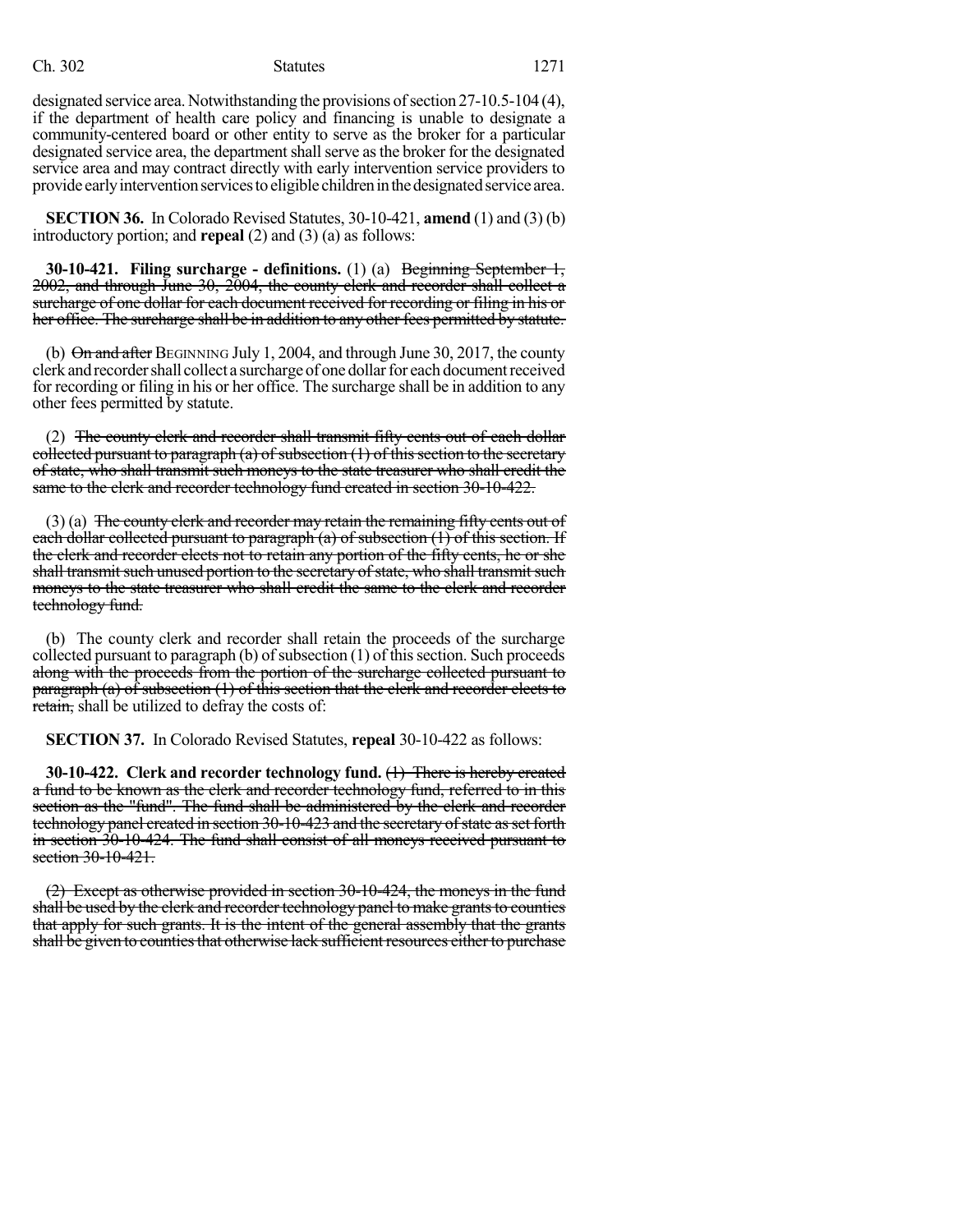the technology necessary for the clerk and recorders to accept electronic filings or to provide the necessary training related to such technology. It is the further intent of the general assembly that the grants be used for the purposes established in section 30-10-423.

(3) The moneysin the fund shall not be deposited in or transferred to the general fund of this state or any other fund. Any interest earned on the investment or deposit of moneys in the fund shall be credited to and used for the same purpose as other moneys in said fund.

 $(4)$  In addition to the appropriations authorized in section 30-10-423  $(6)$ , the moneys in the fund shall be subject to annual appropriation by the general assembly to the secretary of state for the administration of section 30-10-424.

**SECTION 38.** In Colorado Revised Statutes, 30-10-424, **amend** (1) (g); and **repeal** (1) (d) and (1) (f) (III) as follows:

**30-10-424. Uniformadministration -secretary ofstate.** (1) In order to ensure uniformity among electronic filing systems, and in addition to any other powers prescribed by law, the secretary of state shall have the following powers to:

(d) Provide accounting services and staffing for the clerk and recorder technology panel created in section 30-10-423;

(f) Promulgate rules that establish:

(III) An application process for grants made pursuant to section  $30-10-423(5)$  $(a);$  and

(g) Promulgate any other rules necessary to supervise the clerk and recorder technology panel or to administer the provisions of this section or sections SECTION 30-10-421. 30-10-422, and 30-10-423.

**SECTION 39.** In Colorado Revised Statutes, 33-14.5-106, **repeal** (3) as follows:

**33-14.5-106. Off-highway vehicle recreation fund - creation - use of moneys.** (3) Notwithstanding any provision of this section to the contrary, on January  $1$ , 2004, the state treasurer shall deduct seven hundred thousand dollars from the off-highway vehicle recreation fund and transfer such sum to the general fund.

**SECTION 40.** In Colorado Revised Statutes, 34-63-102, **amend** (7) (b) as follows:

**34-63-102. Creation of mineral leasing fund - distribution - advisory committee - local government permanent fund created - definitions - repeal.** (7) (b) The provisions of paragraph (a) of this subsection (7) shall not apply to any moneys received by a state-supported institution of higher education that provides job training or facilities related to energy development for counties or communities with energy impacts. Such a state-supported institution of higher education may accept and expend moneys from the local government MINERAL impact fund.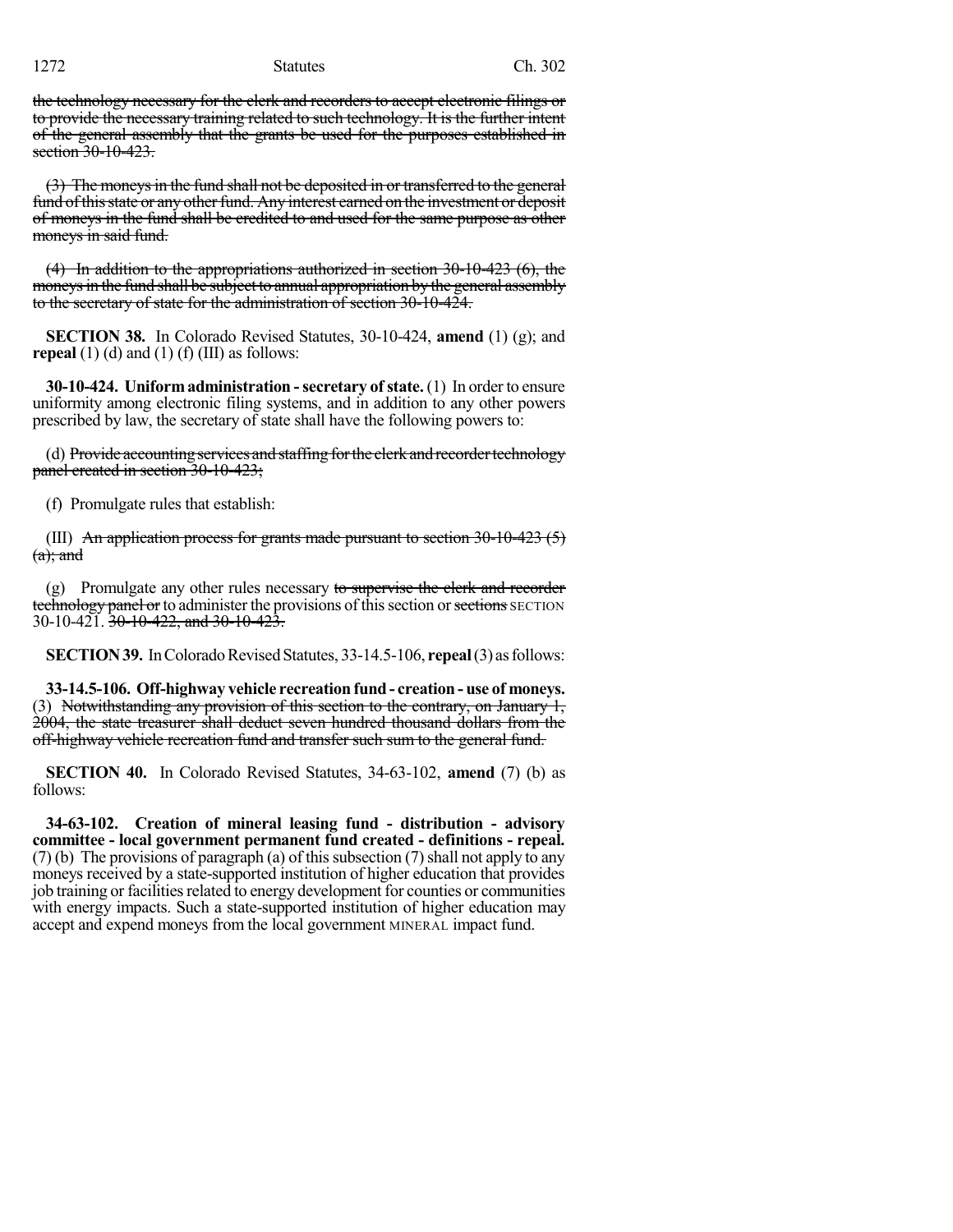**SECTION 41.** In Colorado Revised Statutes, 39-30-103, **amend**(4)(b)(IX), (4) (b)  $(X)$ ,  $(6)$   $(a)$ , and  $(7)$   $(a)$  introductory portion as follows:

**39-30-103. Zones established - review - termination - repeal.** (4) (b) The Colorado economic development commission shall work with the zone administrators of each enterprise zone to ensure that each zone has specific economic development objectives with outcomes that can be measured with specific, verifiable data. The director of the Colorado office of economic development shall require the zone administrators for each zone to submit annual documentation of efforts to improve conditions in areas designated as enterprise zones and the results of those efforts. Such annual documentation shall include specific, verifiable data that can be used to measure whether the zone has achieved the specific economic development objectives for the zone that have measurable outcomes. In order for the commission to determine if the enterprise zones or portions thereof are achieving the specific economic development objectives submitted pursuant to this paragraph  $(b)$  or to paragraph  $(d)$  of subsection  $(3)$  of this section, such annual documentation shall include, but need not be limited to, the most recent statistics available for companies claiming enterprise zone tax credits on:

(IX) The number of employees employed in new or expanded business facilities for which a credit is claimed pursuant to section 39-30-105 AND THE NUMBER OF BUSINESS FACILITY EMPLOYEES FOR WHICH A CREDIT IS CLAIMED PURSUANT TO SECTION 39-30-105.1;

(X) The amount ofinvestment tax credits claimed pursuant to section 39-30-104, and the amount of credits claimed for new business facility employees pursuant to section 39-30-105, AND THE AMOUNT OF CREDITS CLAIMED PURSUANT TO SECTION 39-30-105.1;

(6) (a) When the termination of an enterprise zone or portion of an enterprise zone would prevent a taxpayer from qualifying for tax benefits under this article and the taxpayer can identify job creation or capital expansion activities that were planned prior to the termination announcement and that would have otherwise entitled the taxpayer to claim tax benefits under section 39-30-103.5, 39-30-104,  $\sigma$ 39-30-105, OR 39-30-105.1, the enterprise zone administrator and the taxpayershall jointly certify detailed information about such planned activities. A taxpayer who files such certification with the taxpayer's state income tax return may claim tax benefits otherwise actually earned up to the limits of such certified information for a period not to exceed the ten tax years following the year in which the enterprise zone or portion of an enterprise zone was terminated. It is the intent of this subsection (6) only to permit taxpayers to claim tax benefits on which they demonstrably relied in making business planning decisions, and, except as specifically provided in this subsection (6), nothing in this subsection (6) shall be construed to authorize the commission or any enterprise zone administratorto grant tax benefits that have been repealed by the general assembly or to grant tax benefits in excess of the limits established by law.

(7) (a) Beginning on January 1, 2012, before a taxpayer engages in any activity for which the taxpayer intends to claim an income tax credit pursuant to section 39-30-104, 39-30-105, 39-30-105.1, 39-30-105.5, or 39-30-105.6, an authorized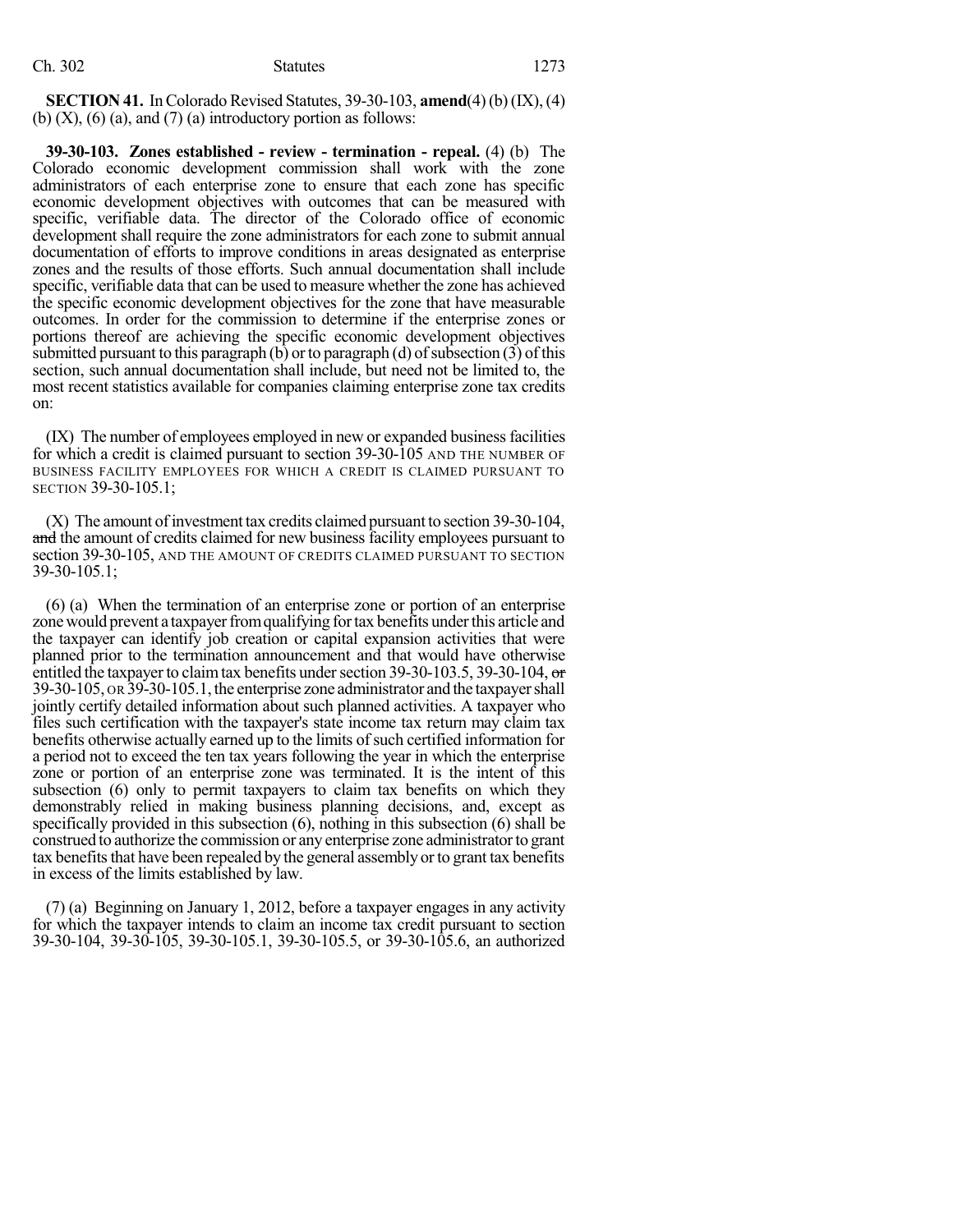1274 Statutes Ch. 302

company official of the taxpayer's business or the taxpayer who isthe owner of the business shall submit a pre-certification form to the enterprise zone administrator as specified in this subsection (7). A taxpayer that completes an activity prior to January 1, 2012, for which the taxpayer intends to claim an income tax credit pursuant to this article shall submit to the zone administrator on or before December 31, 2012, any information related to such completed activity that is necessary to receive certification from the zone administrator that the taxpayer's business is located in the enterprise zone. Nothing in this subsection (7) shall be construed to require a taxpayer to submit a pre-certification form to the zone administrator for activities completed prior to January 1, 2012. In connection with the pre-certification, the taxpayer shall be required to:

**SECTION 42.** In Colorado Revised Statutes, 39-30-103.2, **amend** (5) as follows:

**39-30-103.2. Enhanced rural enterprise zones- criteria - termination.** (5) If the termination of an enhanced rural enterprise zone would prevent a taxpayer from qualifying for tax benefits under this article and the taxpayer can identify job creation or capital expansion activities that were planned before the director of the Colorado office of economic development issued the list of eligible counties and that would have otherwise entitled the taxpayer to claim tax benefits under section 39-30-105 OR 39-30-105.1, the enterprise zone administrator and the taxpayershall jointly certify detailed information about such planned activities. A taxpayer who files such certification with the taxpayer's state income tax return may claim tax benefits otherwise actually earned up to the limits of such certified information for a period not to exceed the five tax years following the year in which the enhanced rural enterprise zone was terminated. It is the intent of this subsection  $(5)$  to permit taxpayers to claim only those tax benefits on which they demonstrably relied in making business planning decisions, and, except as specifically provided in this subsection (5), nothing in this subsection (5) shall be construed to authorize any enterprise zone administrator to grant tax benefits that have been repealed by law or to grant tax benefits in excess of the limits established by law.

**SECTION 43.** In Colorado Revised Statutes, 39-30-105, **repeal** (1) (a) (I) (B) and  $(1)$  (b)  $(II)$  as follows:

**39-30-105. Credit for new business facility employees - definitions - repeal.**  $(1)(a)(I)(B)$  For any income tax year commencing on or after January 1, 2014, any taxpayer who establishes a new business facility in an enterprise zone shall be allowed a credit against the income tax imposed by article 22 of this title in an amount equal to one thousand one hundred dollars per income tax year for each new business facility employee, pursuant to subsection (6) of this section, who is working within the zone, prorated according to the number of months the employee was employed by the taxpayer during the income tax year. An employee whose primary duties consist of operating a commercial motor vehicle with a commercial driver's license shall be deemed to be working one hundred percent within the zone if the employee spends no more than five percent of his or her total time at any facility of the employer other than the facility within the zone.

(b)  $(II)$  In addition to the credit available under sub-subparagraph  $(B)$  of subparagraph  $(I)$  of paragraph  $(a)$  of this subsection  $(1)$  and subparagraph  $(III)$  of paragraph  $\overline{a}$ ) of this subsection  $(1)$ , a taxpayer qualified for such credits shall be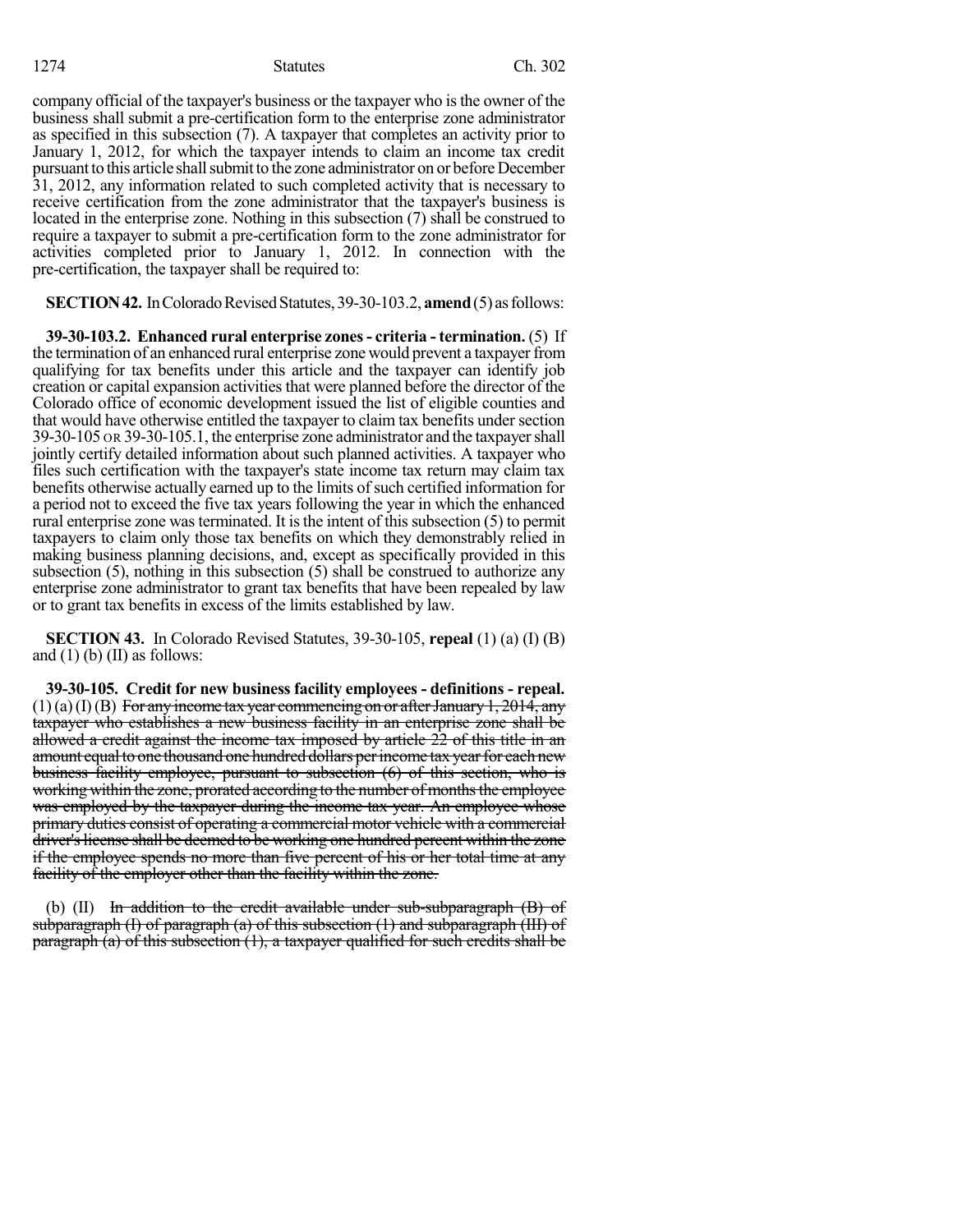### Ch. 302 Statutes 1275

allowed for the first two full income tax years while located in an enterprise zone a credit in an amount equal to one thousand dollars for each new business facility employee who is insured under a health insurance plan or program provided through his or her employer. To be eligible for such credit, the employer must contribute fifty percent or more of the total cost of a health insurance plan or program, and such plan or program must be in accordance with the provisions of article 8 of title 10 or part 1, 2, 3, or 4 of article 16 of title 10,C.R.S., or be a self-insurance program and include partial or complete coverage for hospital and physician services.

**SECTION 44.** In Colorado Revised Statutes, 39-30-107.5, **amend** (1) (a) and (2); and **repeal** (3) (a) and (3) (b) as follows:

**39-30-107.5. Taxable property valuations - sales taxes - incentives definitions.** (1) (a) Notwithstanding any law to the contrary, any special district, county, municipality, or city and county within an enterprise zone may negotiate with any taxpayer who qualifies for a credit pursuant to section  $39-30-105$  who establishes a new business facility within an enterprise zone, or who expands a facility within an enterprise zone, the expansion of which constitutes a new business facility, OR 39-30-105.1 for an incentive payment or credit equal to not more than the amount of the taxes levied upon the taxable property of the taxpayer; but in no instance shall any such negotiation result in such an incentive payment or credit which is greater than the difference between the current property tax liability and the tax liability for the same property for the year preceding the year in which the enterprise zone was approved.

(2) Notwithstanding anylawto the contrary, anycounty,municipality, or cityand county within an enterprise zone may negotiate with any taxpayer who qualifies for a credit pursuant to section 39-30-105 who establishes a new business facility within an enterprise zone, or who expands a facility within an enterprise zone, the expansion of which constitutes a new business facility,  $OR$  39-30-105.1 a refund of the sales taxes levied by such county, municipality, or city and county for the purchase of equipment, machinery, machine tools, or supplies used in the taxpayer's business in the enterprise zone.

- (3) As used in this section, unless the context otherwise requires:
- (a) "Facility" means a facility as defined in section  $39-30-105(7)$  (c).

(b) "New business facility" means a new business facility as defined in section  $39-30-105(7)$  (e).

**SECTION 45.** In Colorado Revised Statutes, 40-1-103.3, **amend** (4) (b) (I) as follows:

**40-1-103.3. Alternative fuel vehicles - definition.** (4) The owner or operator of a facility that generates electricity for use in alternative fuel vehicle charging or fueling facilities is not subject to regulation as a public utility, if:

(b) The electricity is generated from a renewable resource that:

(I) Qualifies as "retail distributed generation" as defined in section  $40-2-124$  (1)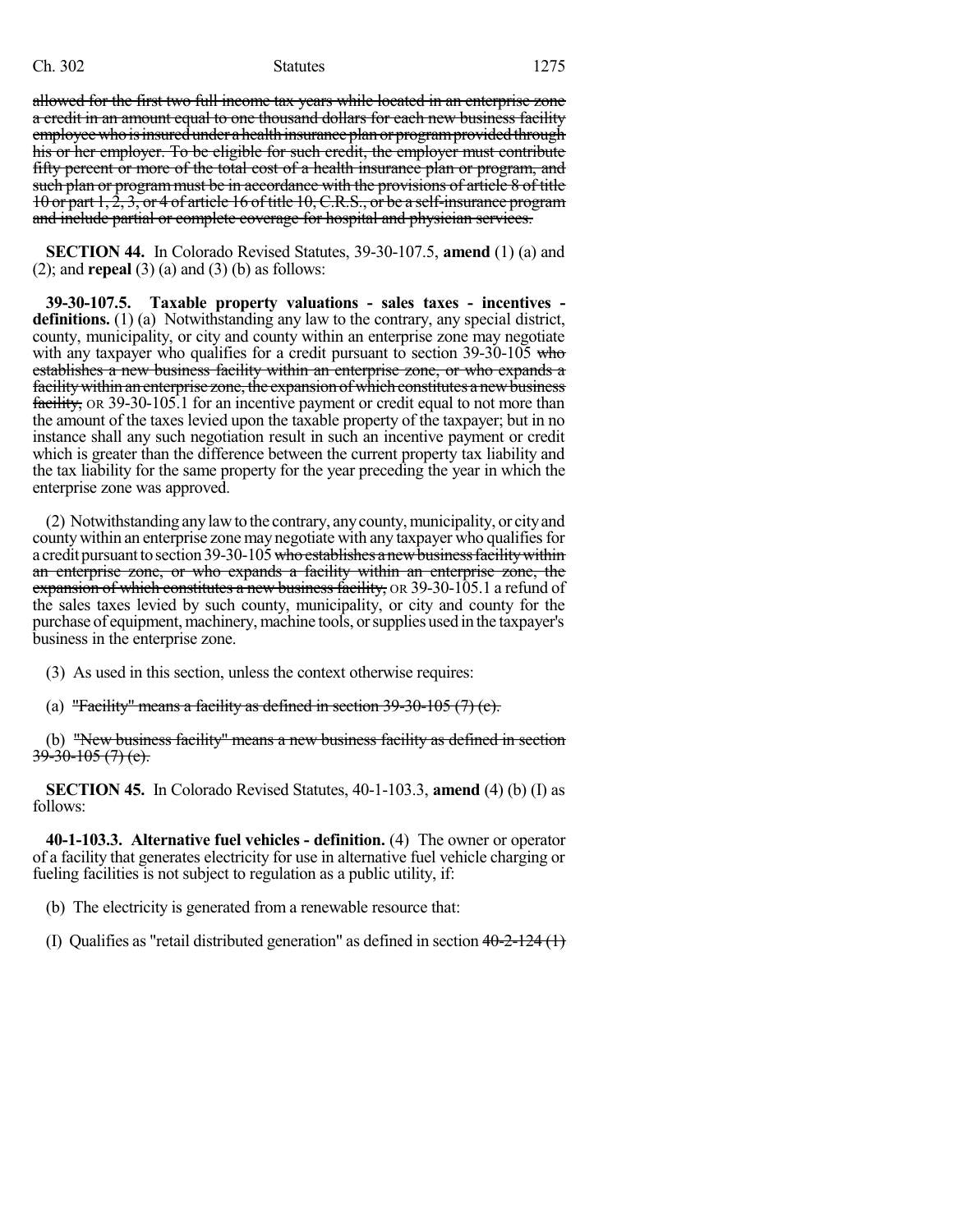$(a)$  (V) 40-2-124 (1) (a) (VIII), if located on the system of an entity subject to the requirements of section 40-2-124. The electric power requirements for the property pursuant to section 40-2-124 (1) include the demand for existing or proposed alternative fuel vehicle charging or fueling facilities in addition to buildings and other improvements.

**SECTION 46.** In Colorado Revised Statutes, 42-2-506, **amend** (1) (b) as follows:

**42-2-506. Identification documents - individuals temporarily lawfully present.** (1) An individual who is temporarily present in the United States may apply for an identification document under this section. The department shall issue an identification document if:

(b) The federal government confirms the individual's status, including electronically through the SAVE or SOLVE systems SYSTEM.

**SECTION 47.** In Colorado Revised Statutes, 42-3-113.5, **repeal** (2) (b) as follows:

**42-3-113.5. Electronic vehicle registration and titling - electronic transmission of vehicle lien information - authority - rules - cash fund.**  $(2)$  (b)  $(H)$  In seeking or accepting a gift, grant, or donation, the department shall notify the legislative council staff when it has received adequate funding through gifts, grants, or donations for the implementation of this section and shall include in the notification the information specified in section 24-75-1303 (3), C.R.S.

(II) This paragraph (b) is repealed, effective July 1, 2016.

**SECTION 48.** In Colorado Revised Statutes, 42-4-1701, **amend** (4) (a) (I) (N) as follows:

**42-4-1701. Trafficoffensesandinfractions classified-penalties-penaltyand surcharge schedule - repeal.** (4) (a) (I) Except as provided in paragraph (c) of subsection  $(5)$  of this section, every person who is convicted of, who admits liability for, or against whom a judgment is entered for a violation of any provision of this title to which paragraph (a) or (b) of subsection (5) of this section apply shall be fined or penalized, and have a surcharge levied thereon pursuant to sections 24-4.1-119 (1) (f) and 24-4.2-104 (1) (b) (I), C.R.S., in accordance with the penalty and surcharge schedule set forth in sub-subparagraphs (A) to (P) of this subparagraph (I); or, if no penalty or surcharge is specified in the schedule, the penalty for class A and class B traffic infractions shall be fifteen dollars, and the surcharge shall be four dollars. These penalties and surcharges shall apply whether the defendant acknowledges the defendant's guilt or liability in accordance with the procedure set forth by paragraph (a) of subsection (5) of this section or is found guilty by a court of competent jurisdiction or has judgment entered against the defendant by a county court magistrate. Penalties and surcharges for violating specific sections shall be as follows: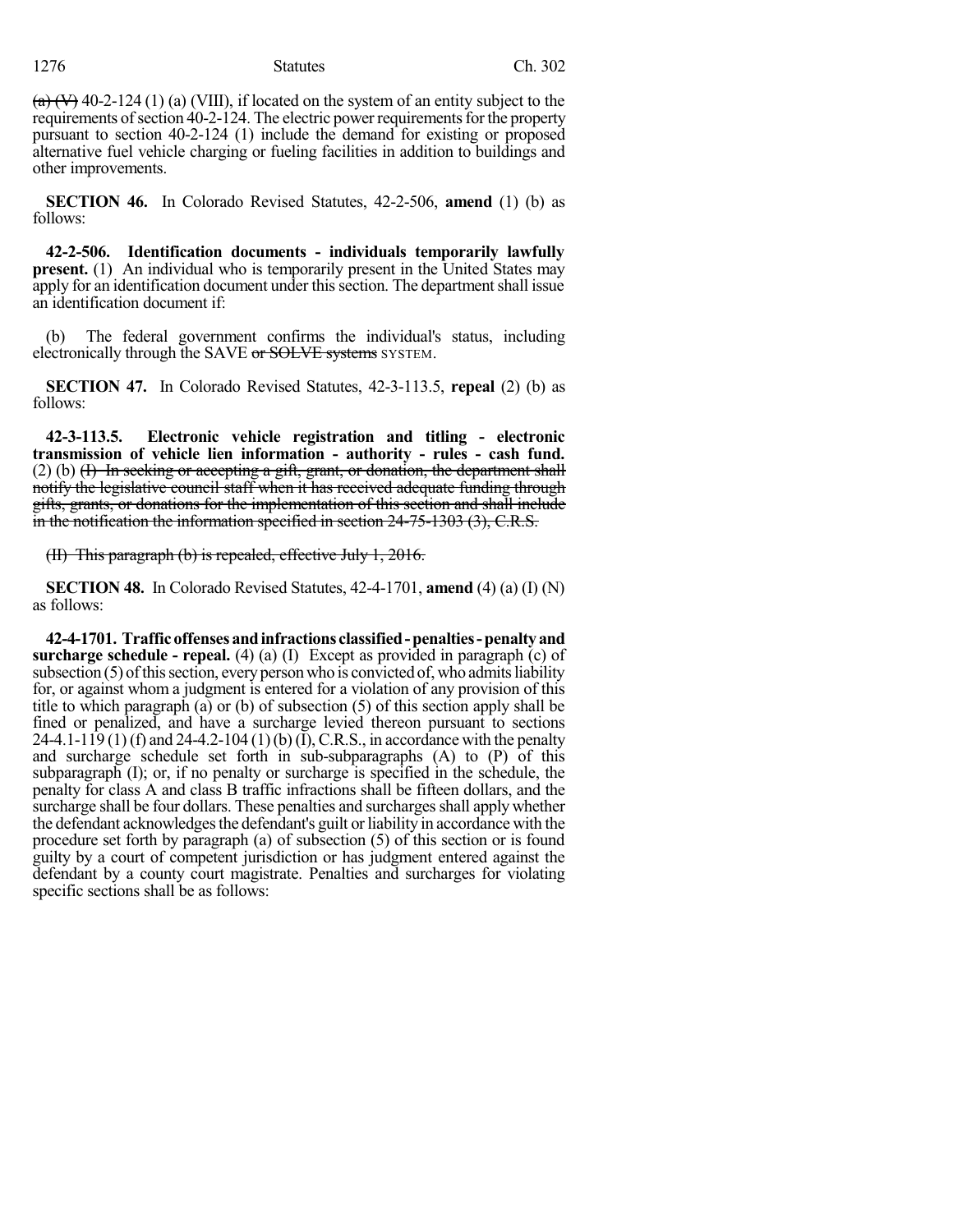| Ch. 302                                                                                                                                                                                                                              | <b>Statutes</b> |                                                                                                                          | 1277                                                                                                              |
|--------------------------------------------------------------------------------------------------------------------------------------------------------------------------------------------------------------------------------------|-----------------|--------------------------------------------------------------------------------------------------------------------------|-------------------------------------------------------------------------------------------------------------------|
| <b>Section Violated</b>                                                                                                                                                                                                              |                 | <b>Penalty</b>                                                                                                           | <b>Surcharge</b>                                                                                                  |
| (N) Other offenses:                                                                                                                                                                                                                  |                 |                                                                                                                          |                                                                                                                   |
| 42-4-1301 $(2)(a.5)$<br>42-4-1305<br>$42 - 4 - 1305.5(2)$<br>42-4-1402<br>42-4-1403<br>42-4-1404<br>42-4-1406<br>42-4-1407 $(3)(a)$<br>$42 - 4 - 1407(3)(b)$<br>42-4-1407 $(3)(c)$<br>42-4-314<br>42-4-1408<br>$42 - 4 - 1414(2)(a)$ |                 | \$100.00<br>50.00<br>50.00<br>150.00<br>30.00<br>15.00<br>35.00<br>35.00<br>100.00<br>500.00<br>35.00<br>15.00<br>500.00 | \$16.00<br>16.00<br>7.80<br>16.00<br>6.00<br>6.00<br>10.00<br>10.00<br>30.00<br>200.00<br>10.00<br>6.00<br>156.00 |
| $42 - 4 - 1414(2)(b)$<br>$42 - 4 - 1414(2)(c)$<br>$42 - 4 - 1416(3)$<br>$42 - 20 - 109(2)$                                                                                                                                           |                 | 1,000.00<br>5,000.00<br>75.00<br>250.00                                                                                  | 312.00<br>1,560.00<br>4.00<br>66.00                                                                               |

**SECTION 49. Safety clause.** The general assembly hereby finds, determines, and declares that this act is necessary for the immediate preservation of the public peace, health, and safety.

Approved: May 31, 2014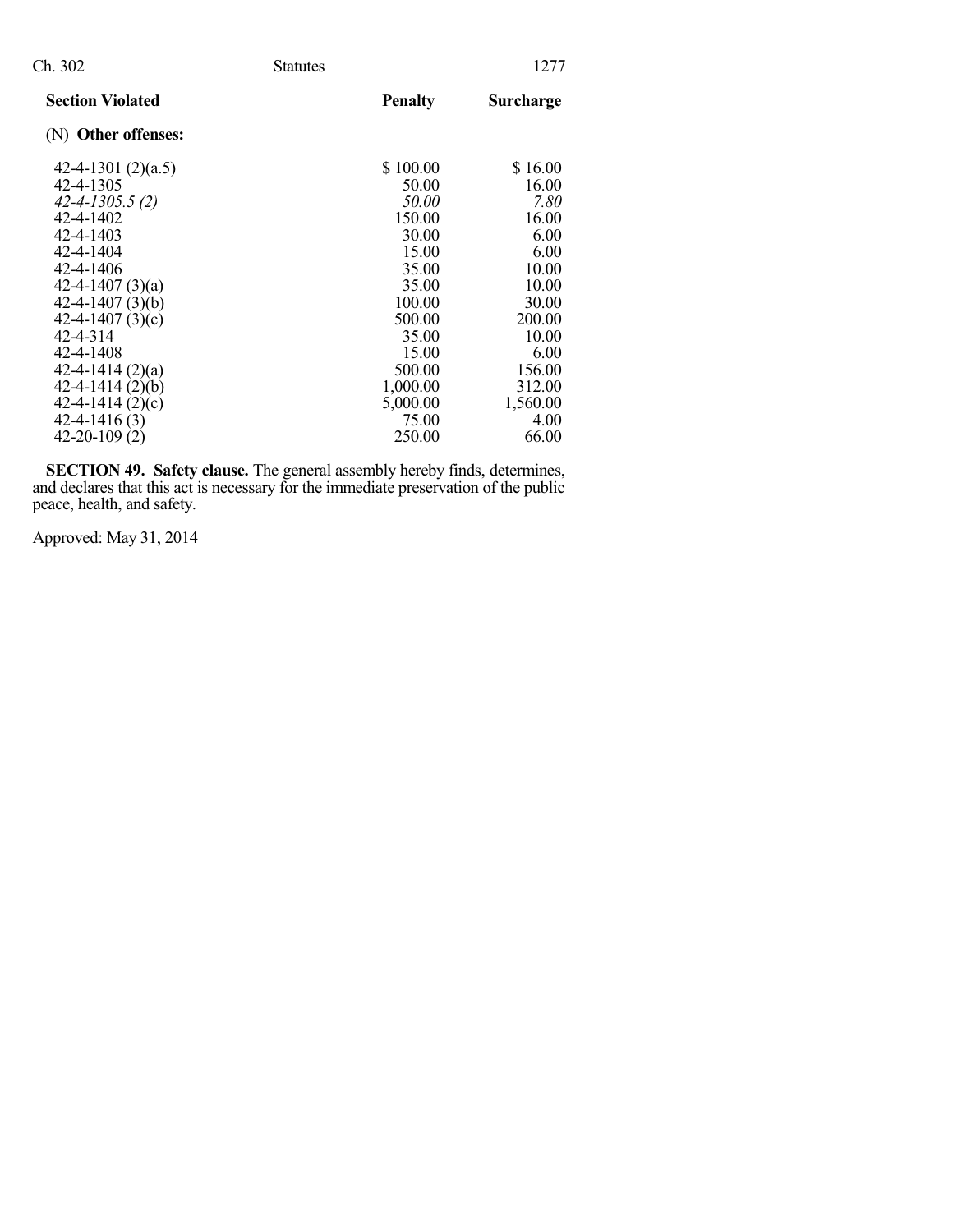### **APPENDIX**

| <b>C.R.S.</b><br><b>Section</b> | <b>Section</b><br>in bill | <b>Reason</b>                                                                                                                                                                                                                                                                                                                                                                                                                                                                      |
|---------------------------------|---------------------------|------------------------------------------------------------------------------------------------------------------------------------------------------------------------------------------------------------------------------------------------------------------------------------------------------------------------------------------------------------------------------------------------------------------------------------------------------------------------------------|
| $1 - 7.5 - 107$<br>(3)(a)(II)   | 1                         | House Bill 13-1303 reorganized subsection<br>by deleting the<br>of<br>(3)(a)(II)<br>contents<br>sub-subparagraph (A) and removing<br>the<br>sub-subparagraph designations. In view of the fact<br>that sub-subparagraph $(A)$ no longer exists and that<br>formerly associated<br>content<br>with<br>the<br>sub-subparagraph (A) has been deleted, the citation<br>to sub-subparagraph (A) is being repealed as<br>obsolete. (See HB13-1303, chapter $\overline{185}$ , page 727.) |
| $1-7.5-208(1)$                  | $\overline{2}$            | Subsection (1) requires election judges to perform<br>all official acts in accordance with section 1-7-602;<br>however, section 1-7-602 was repealed by<br>HB13-1303, thus eliminating the need<br>for<br>subsection $(1)$ . Therefore, subsection $(1)$ is being<br>repealed as obsolete. (See HB13-1303, chapter<br>185, pages 740 and 752.)                                                                                                                                     |
| $2 - 7 - 202(11)$               | 3                         | The Colorado office of economic development is<br>created in section 24-48.5-101; however, an error<br>in the introduced version of HB13-1299 indicates<br>that the office is created in section $24-38.5-101$ .<br>(See HB13-1299, chapter 382, page 2233.)                                                                                                                                                                                                                       |
| $8 - 73 - 114$<br>(4)(b)(III)   | $\overline{4}$            | The enactment of SB13-268 rendered the reporting<br>requirement in this provision obsolete; therefore, it<br>is being repealed. (See HB10-1178, chapter 173,<br>page 627, and SB13-268, chapter 298, page 1589.)                                                                                                                                                                                                                                                                   |
| $10-22-106(4)$                  | 5                         | Corrects an error in the Senate Health and Human<br>Services Committee Report amending<br>the<br>reengrossed version of HB13-1245 in which the<br>department of personnel is referenced as the<br>department of personnel and administration. (See<br>section 24-1-128, 2013 C.R.S., and the 2013 Senate<br>Journal for April 30, page 1110, line 32, and<br>HB13-1245, chapter 258, page 1360.)                                                                                   |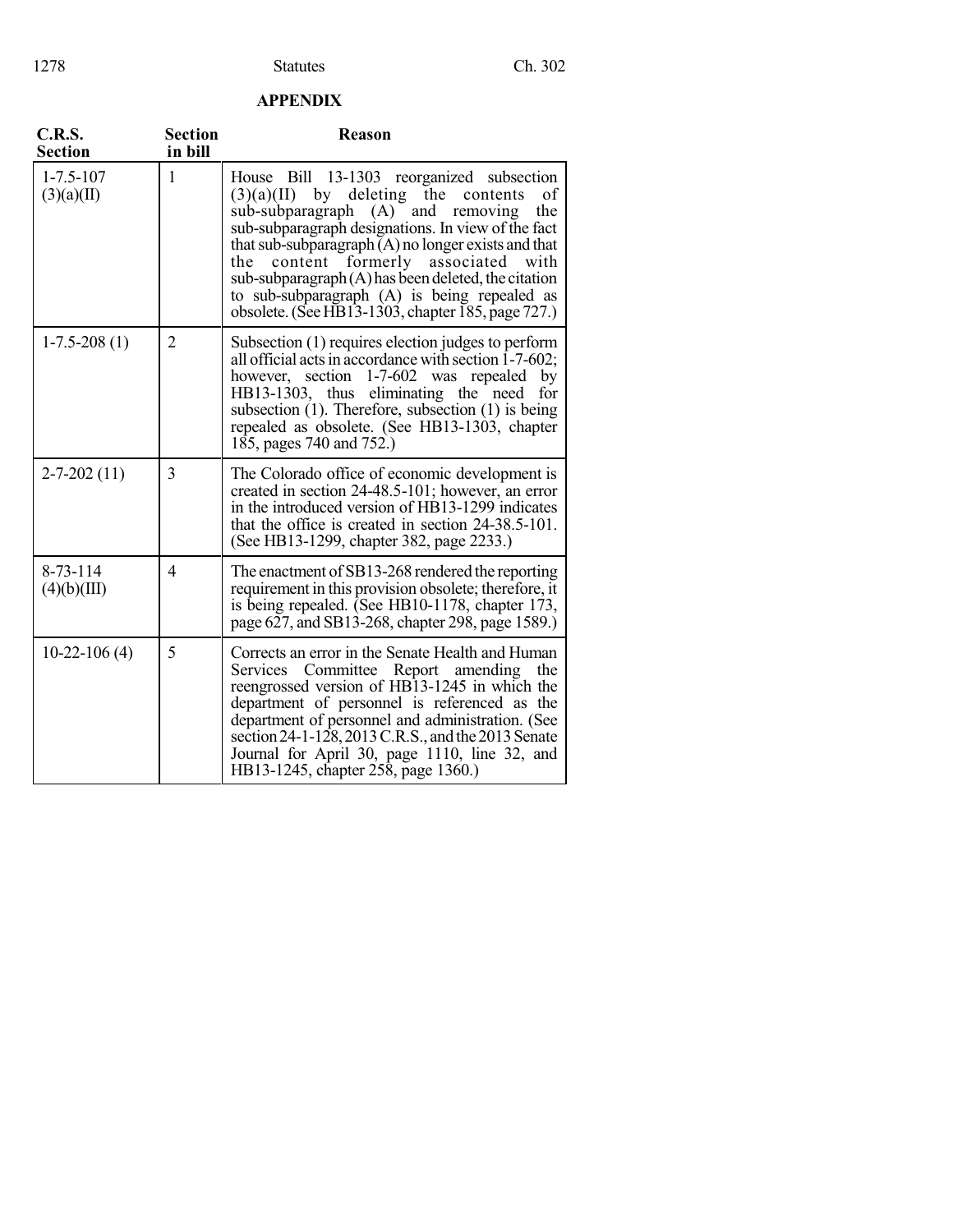| 12-37.3-107                                                                    | 6              | A strike below amendment adopted by the House<br>Health, Insurance, and Environment Committee<br>amending the introduced version of HB13-1111<br>incorrectly added language that may result in the<br>increase of naturopathic doctor fees to fund the<br>nurse-physician advisory task force for Colorado<br>health care administration; therefore, this language<br>is being repealed to conform with legislative intent.<br>(See the 2013 House Journal for February 18, page<br>318, lines 18 to 34, and HB13-1111, chapter 371,<br>page 2172.)                                                                                                                                                                                                                                                       |
|--------------------------------------------------------------------------------|----------------|-----------------------------------------------------------------------------------------------------------------------------------------------------------------------------------------------------------------------------------------------------------------------------------------------------------------------------------------------------------------------------------------------------------------------------------------------------------------------------------------------------------------------------------------------------------------------------------------------------------------------------------------------------------------------------------------------------------------------------------------------------------------------------------------------------------|
| 12-43.3-501<br>(1)(a)(II),<br>(1)(b)(II),<br>$(1)(b)(III)$ , and<br>(1)(b)(IV) | $\overline{7}$ | The Senate Finance Committee Report removed<br>section 39-28.5-305 from the reengrossed version<br>of HB13-1318 and renumbered the following<br>statutory sections but did not include<br><sub>a</sub><br>conforming amendment to change former section<br>39-28.5-306 to section 39-28.5-305 in this<br>provision. (See the 2013 Senate Journal for May<br>3, page 1285, lines 40 to 46, and HB13-1318,<br>chapter 330, page 1873.)<br>Senate Bill 13-283 created sections 24-31-314,<br>24-33.5-516, and 25-1.5-111, all of which were<br>renumbered prior to publication to allow for<br>proper integration into the statutes; however, the<br>conforming amendments in subsection $(1)(b)(II)$ ,<br>$(1)(b)(III)$ , and $(1)(b)(IV)$ were missed. (See<br>SB13-283, chapter 332, pages 1892 to 1894.) |
| 12-43.4-901<br>(2)(b)                                                          | 8              | Senate Bill 13-154 repealed article 108 of title 11,<br>concerning industrial banks, effective July 1, 2013,<br>and House Bill 13-1317 added language in this<br>section referencing industrial banks, effective May<br>28, 2013. Due to the concurrent passage of both<br>bills, the conforming amendment was not made.<br>(See SB13-154, chapter 282, page 1464, and<br>HB13-1317, chapter 329, page 1861.)                                                                                                                                                                                                                                                                                                                                                                                             |
| 12-47.1-1601<br>(1)(a)                                                         | 9              | allocating<br>the<br>local<br>Language<br>moneys<br>to<br>government limited gaming impact fund was<br>moved from section 12-47.1-701 (2)(a)(II)(C) to<br>section 12-47.1-701 (2)(a)(III) by SB13-133;<br>however, the conforming amendment in this<br>provision was missed. (See SB13-133, chapter 21,<br>page $50.$ )                                                                                                                                                                                                                                                                                                                                                                                                                                                                                   |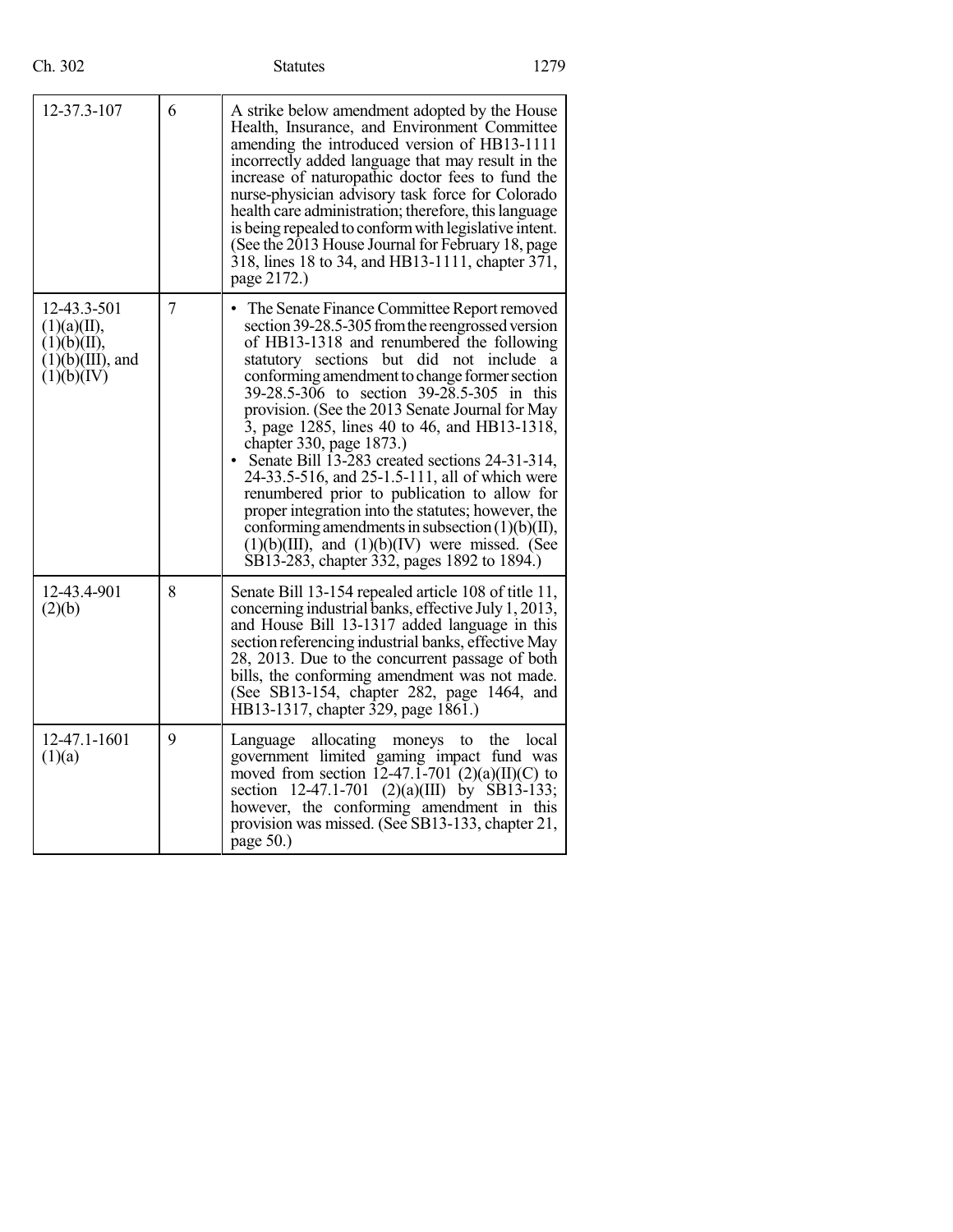| 14-4-107<br>(5)(e)                    | 10 | House Bill 03-1117 repealed the definition of<br>"restraining order" in section 18-6-803.7(1)(e) and<br>replaced the term with "protection order" in section<br>$18-6-803.7(1)(b.5)$ and made conforming changes.<br>A conforming amendment to correct an internal<br>reference missed in the reengrossed bill was<br>included in a Senate second reading amendment<br>but was done incorrectly. (See the 2003 Senate<br>Journal for March 7, page 568, lines 25 and 26, and<br>HB03-1117, chapter 139, pages 1007 and 1010.) |
|---------------------------------------|----|-------------------------------------------------------------------------------------------------------------------------------------------------------------------------------------------------------------------------------------------------------------------------------------------------------------------------------------------------------------------------------------------------------------------------------------------------------------------------------------------------------------------------------|
| 18-1-403                              | 11 | House Bill 13-1210 repealed section 16-5-501. The<br>conforming amendment in this provision was<br>missed. (See HB13-1210, chapter 306, page 1624.)                                                                                                                                                                                                                                                                                                                                                                           |
| 18-6-801<br>(8)(i)(I)(A)              | 12 | Corrects an error originating in the introduced<br>version of SB13-197 in which the felony<br>sentencing statutes were referenced rather than the<br>misdemeanor sentencing statutes. (See SB13-197,<br>chapter 366, page 2137.)                                                                                                                                                                                                                                                                                              |
| 18-6-803.5<br>(1)(c)                  | 13 | Changes internal references to the civil protection<br>order provisions addressing firearm purchases and<br>possession to correspond with the repeal of section<br>13-14-102 by HB13-1259 and the enactment of<br>section 13-14-105.5 by SB13-197. (See SB13-197,<br>chapter 366, pages 2140 and 2144, and HB13-1259,<br>chapter 218, page 1004.)                                                                                                                                                                             |
| 19-2-213<br>(1)(d)(II)                | 14 | Amends this provision to limit the scope of the repeal<br>to subsection $(1)(d)$ only. This corrects an obvious<br>error originating in the introduced version of<br>HB13-1254 which, if not corrected, will result in the<br>repeal of the entire section three years before the<br>intended repeal date noted in subsection $(5)(a)$ . (See<br>section<br>$19-2-213$ (5) (a),<br>2013 C.R.S.,<br>and<br>HB13-1254, chapter 341, page 1983.)                                                                                 |
| 22-32-109<br>$(1)(nn)$ and<br>(1)(00) | 15 | Relocates language addressing individual career and<br>academic plans (ICAP) from subsection $(1)(nn)$ to<br>$(1)(oo)$ to follow standard drafting organizational<br>practices. (See HB12-1345, chapter 188, page 725,<br>and HB12-1043, chapter 209, page 898.)                                                                                                                                                                                                                                                              |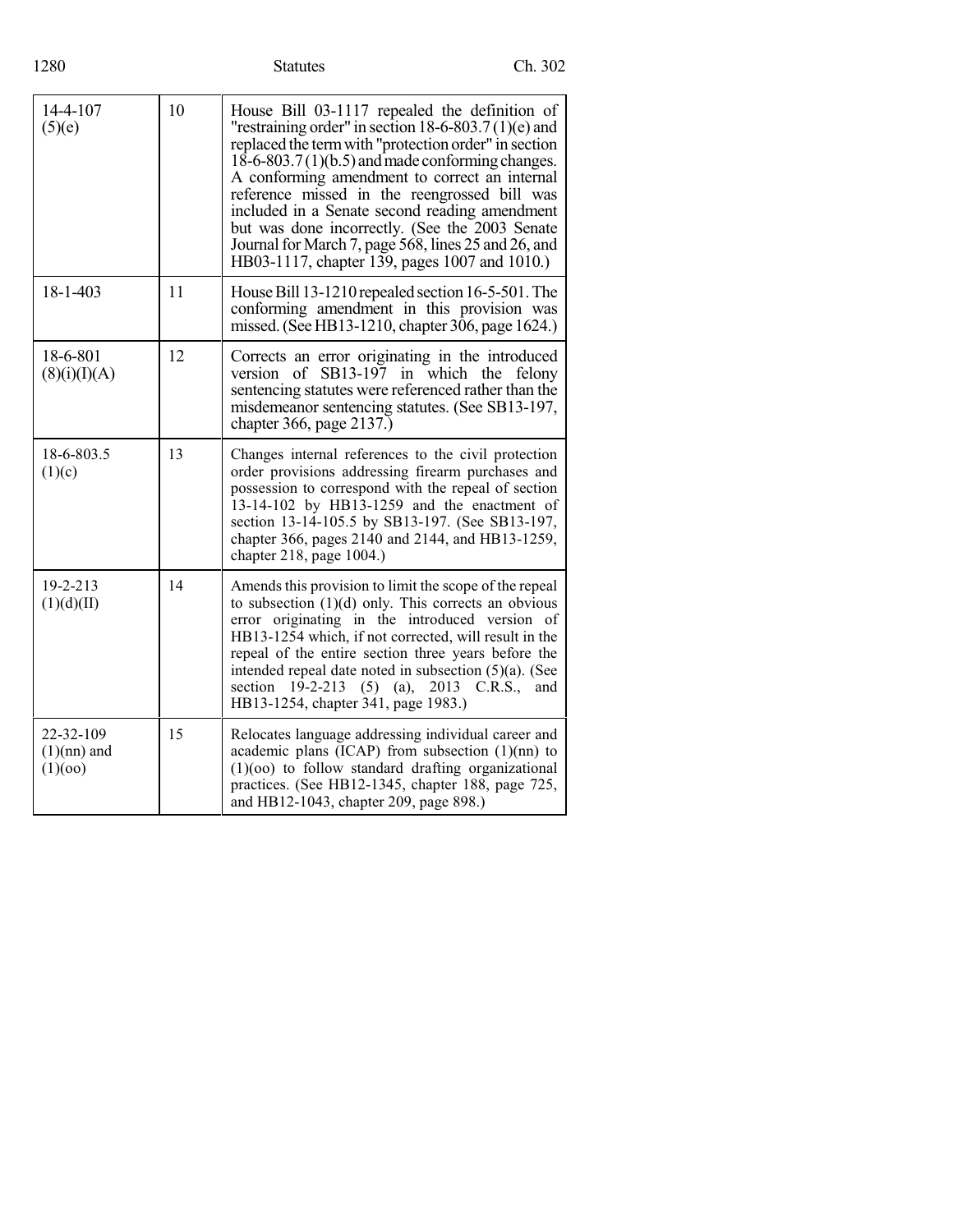## Ch. 302 Statutes 1281

| 22-33-105<br>(2)(a)                               | 16 | House Bill 12-1345 removed the mandatory expulsion<br>and suspension offenses for students in section<br>$22-33-106$ (1)(d) and replaced the<br>mandatory<br>language with discretionary language that gives school<br>administrators and boards of education the authority<br>to decide when expulsion or suspension is appropriate.<br>The conforming amendment removing the mandatory<br>expulsion language in this provision was not included<br>in the bill. (See HB12-1345, chapter 188, page 741.)                                           |
|---------------------------------------------------|----|-----------------------------------------------------------------------------------------------------------------------------------------------------------------------------------------------------------------------------------------------------------------------------------------------------------------------------------------------------------------------------------------------------------------------------------------------------------------------------------------------------------------------------------------------------|
| 22-33-201                                         | 17 | See section 22-33-105 (2)(a).                                                                                                                                                                                                                                                                                                                                                                                                                                                                                                                       |
| 23-3.1-205.4<br>(1)(c)(III.5)<br>and $(1)(c)(IV)$ | 18 | Repeals subparagraph (III.5) as obsolete due to the<br>repeal, effective July 1, 2013, of the job retraining<br>cash fund formerly located in section 23-3.1-310, and<br>makes conforming changes in subparagraph (IV). (See<br>section 23-3.1-310 (4), 2012 C.R.S. and SB10-202,<br>chapter 396, page 1883.)                                                                                                                                                                                                                                       |
| 23-31-301<br>(2)(a)                               | 19 | Corrects an error in which repealed language was<br>inadvertently included in the 2013 Colorado Revised<br>Statutes. (See HB12-1283, chapter 240, page 1068<br>and SB13-273, chapter 406, page 2373.)                                                                                                                                                                                                                                                                                                                                               |
| $23-41-201(5)$                                    | 20 | Repeals this subsection as obsolete because the<br>revisor of statutes received the notice described in this<br>subsection and section 23-41-209, 2012 C.R.S., on<br>January 24, 2013. (See the editor's note following<br>section 23-41-209 2013 C.R.S., and HB12-1355,<br>chapter 247, pages 1189 and 1195.)                                                                                                                                                                                                                                      |
| $24-1-128.6(8)$                                   | 21 | The Colorado commission on criminal and juvenile<br>justice, created in the department of public safety, was<br>set to repeal, effective July 1, 2013, pursuant to<br>section 16-11.3-105. Senate Bill 13-007 extended the<br>repeal date to July 1, 2018, in section 16-11.3-105,<br>but, due to an oversight, the repeal date was not<br>extended in this section resulting in the inadvertent<br>removal of the commission from the list of entities<br>that make up the department of public safety. (See<br>SB13-007, chapter 334, page 1945.) |
| 24-33.5-705.4<br>(6)(c)                           | 22 | See section 8-73-114 (4)(b)(III).                                                                                                                                                                                                                                                                                                                                                                                                                                                                                                                   |
| 24-34-104<br>(44)(g)                              | 23 | Senate Bill 13-154 extended the termination date of<br>the banking board to September 1, 2024; however, the<br>conforming amendment in this provision was missed.<br>(See SB13-154, chapter 282, page 1463.)                                                                                                                                                                                                                                                                                                                                        |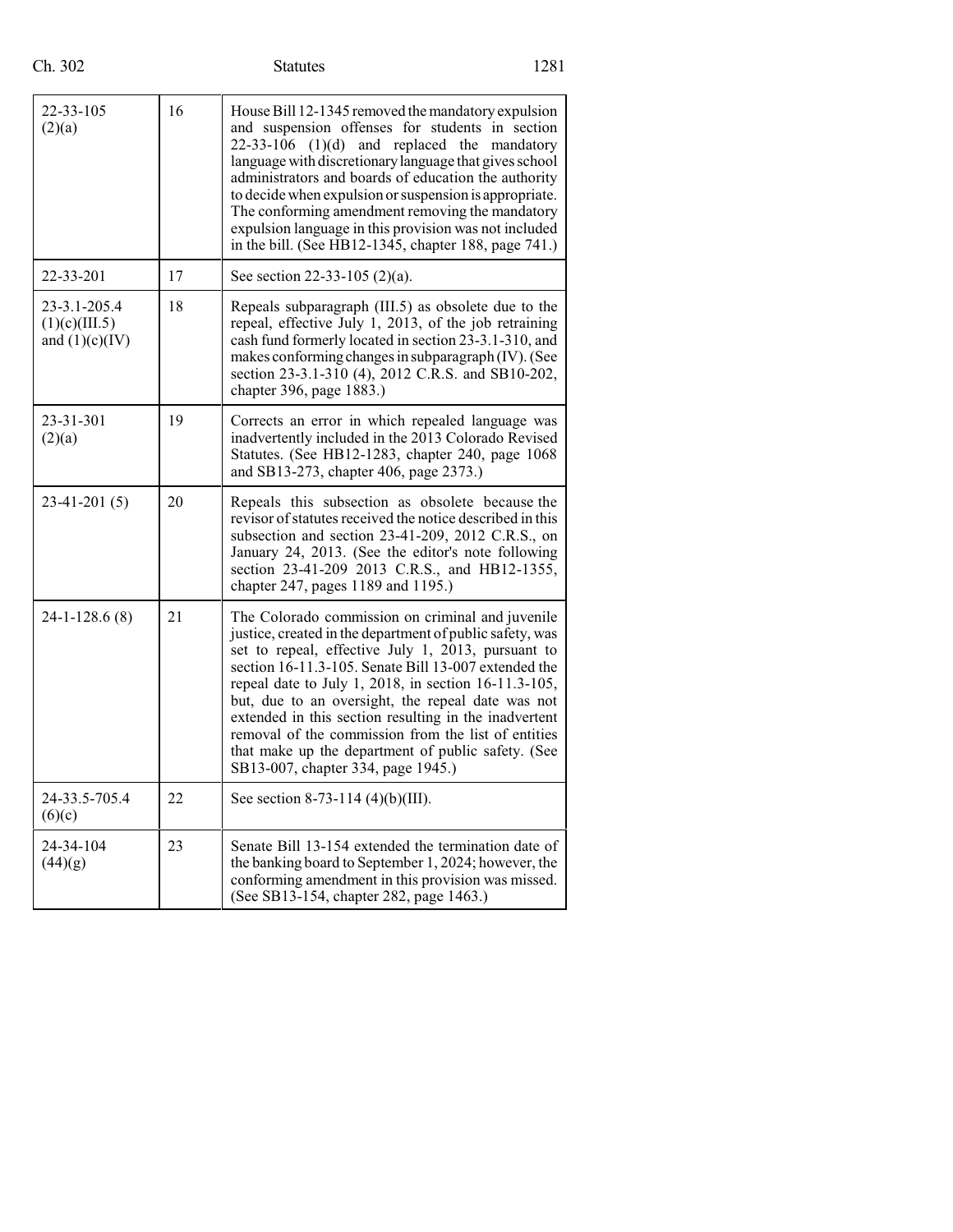# Statutes Ch. 302

| 24-34-110.5<br>(4)(b)     | 24 | See section 8-73-114 (4)(b)(III).                                                                                                                                                                                                                                                                                                                                                                                                                                                                                                                                          |
|---------------------------|----|----------------------------------------------------------------------------------------------------------------------------------------------------------------------------------------------------------------------------------------------------------------------------------------------------------------------------------------------------------------------------------------------------------------------------------------------------------------------------------------------------------------------------------------------------------------------------|
| 24-34-402.7<br>(1)(a)(I)  | 25 | House Bill 13-1259 amended, relocated, and repealed<br>provisions pertaining to civil protection orders in<br>article 14 of title 13 and made conforming<br>amendments; however the conforming amendments in<br>this provision were missed. (See HB13-1259, chapter<br>218, pages 1005 and 1008.)                                                                                                                                                                                                                                                                          |
| 24-48.5-301<br>(2)(a)(II) | 26 | Language allocating moneys to the creative industries<br>cash fund was moved from section 12-47.1-701<br>$(2)(a)(II)(F)$ to section 12-47.1-701 $(2)(a)(V)$ by<br>SB13-133; however, the conforming amendment in<br>this provision was missed. (See SB13-133, chapter 21,<br>page 50.)                                                                                                                                                                                                                                                                                     |
| $24-50-125.4(3)$          | 27 | House Bill 13-1126 changed the time intervals in the<br>appellate process to multiples of seven to avoid<br>actions being due on the weekends. As such, the time<br>interval for the appeal notice to the court of appeals in<br>section $24-4-106(11)$ was changed to forty-nine days<br>from forty-five days. Comparatively, the reference in<br>this section to the time interval in section 24-4-106<br>$(11)$ should also be forty-nine days but due to a<br>missed conforming amendment the time interval was<br>not updated. (See HB13-1126, chapter 58, page 192.) |
| 25-44-104<br>(3)(c)       | 28 | See section 8-73-114 (4)(b)(III).                                                                                                                                                                                                                                                                                                                                                                                                                                                                                                                                          |
| 25.5-1-204<br>(2)(a)(X)   | 29 | Corrects an error in the Senate Health and Human<br>Services Committee Report amending the introduced<br>version of SB13-149 in which the department of<br>personnel is referenced as the department of personnel<br>and administration. (See section 24-1-128, 2013<br>C.R.S., and the 2013 Senate Journal for February 15,<br>page 250, lines 26 and 27, and SB13-149, chapter<br>152, page 495.)                                                                                                                                                                        |
| $25.5 - 5 - 314(2)$       | 30 | Repeals this subsection as obsolete because the<br>referenced monetary transfer was to have taken place<br>prior to December 31, 2004. (See SB04-028, chapter<br>284, page 1069.)                                                                                                                                                                                                                                                                                                                                                                                          |
| $25.5 - 5 - 315(2)$       | 31 | See section 25.5-5-314 (2).                                                                                                                                                                                                                                                                                                                                                                                                                                                                                                                                                |
| 26-12-205<br>(4)(d)       | 32 | See section 8-73-114 $(4)(b)(III)$ .                                                                                                                                                                                                                                                                                                                                                                                                                                                                                                                                       |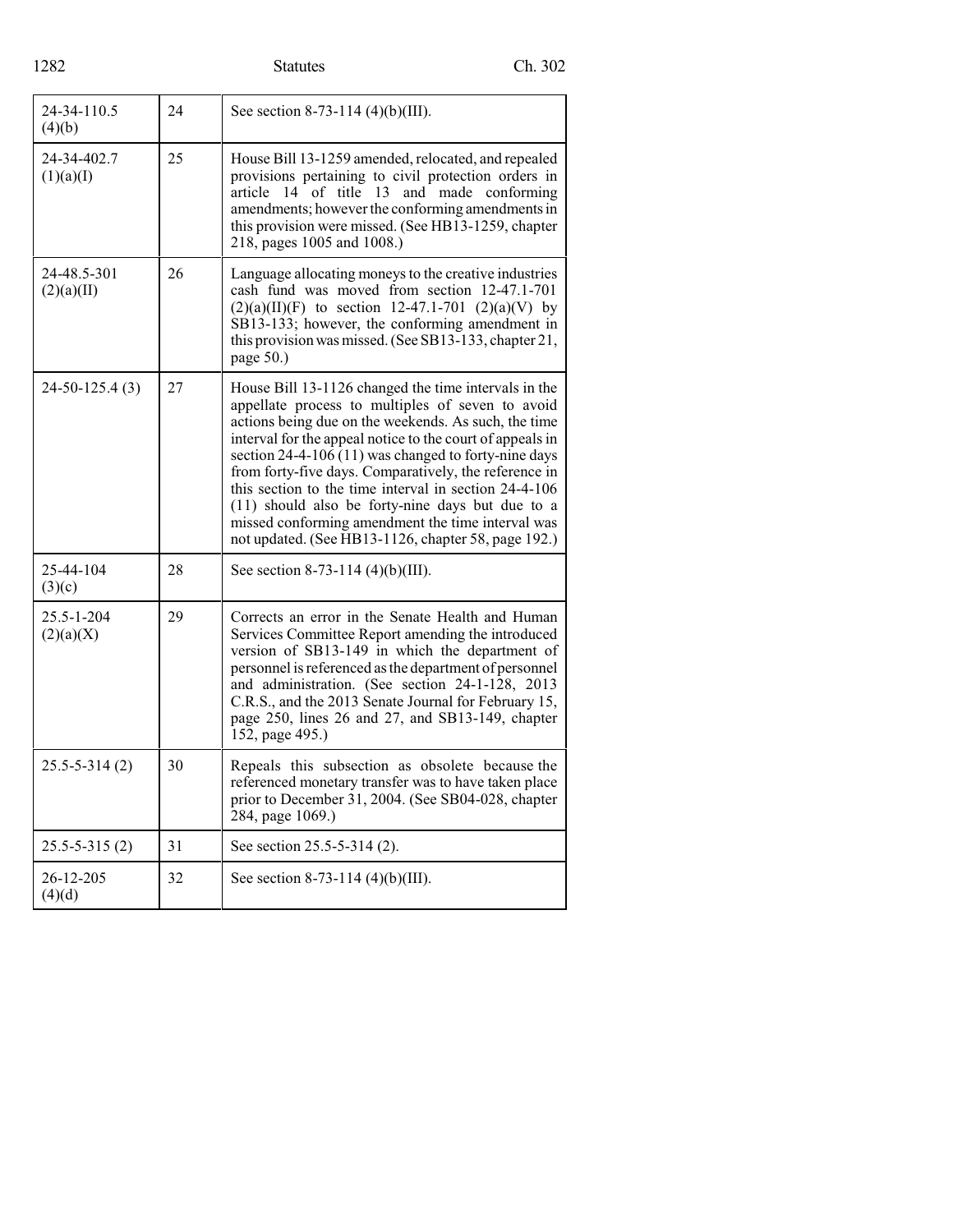## Ch. 302 Statutes 1283

| 27-10.5-105<br>IP(1) and $(1)(a)$                                    | 33 | Corrects internal reference errors that originated in the<br>introduced version of HB13-1314. (See HB13-1314,<br>chapter 323, pages 1760 and 1762.)                                                                                                                                                                                                                                                                                                                                                                                    |
|----------------------------------------------------------------------|----|----------------------------------------------------------------------------------------------------------------------------------------------------------------------------------------------------------------------------------------------------------------------------------------------------------------------------------------------------------------------------------------------------------------------------------------------------------------------------------------------------------------------------------------|
| 27-10.5-106                                                          | 34 | See section 27-10.5-105 IP(1) and (1)(a).                                                                                                                                                                                                                                                                                                                                                                                                                                                                                              |
| $27-10.5-702(3)$                                                     | 35 | See section 27-10.5-105 IP(1) and (1)(a).                                                                                                                                                                                                                                                                                                                                                                                                                                                                                              |
| 30-10-421<br>(1), (2),<br>$(3)(a)$ , IP $(3)(b)$                     | 36 | Repeals obsolete language relating to a surcharge<br>collected by county clerk and recorders between<br>September 1, 2002, and June 30, 2004. (See<br>HB04-1413, chapter 223, page 748.)                                                                                                                                                                                                                                                                                                                                               |
| 30-10-422                                                            | 37 | Repeals this section as inoperative for the following<br>reasons: As of July 1, 2004, the clerk and recorder<br>technology fund could no longer receive revenue from<br>its funding source in section $30-10-421$ (1)(a) and, in<br>addition, the clerk and recorder technology panel,<br>which managed the fund jointly with the secretary of<br>state, was disbanded, effective July 1, 2008, as a result<br>of the repeal of section 30-10-423. (See SB04-219,<br>chapter 308, page 1159, and HB04-1413, chapter 223,<br>page 748.) |
| 30-10-424<br>(1)(d),<br>(1)(f)(III),<br>and $(1)(g)$                 | 38 | See section 30-10-422.<br>See also SB04-219, chapter 308, page 1160.<br>$\bullet$                                                                                                                                                                                                                                                                                                                                                                                                                                                      |
| $33-14.5-106(3)$                                                     | 39 | Repeals this subsection as obsolete because the<br>referenced monetary transfer was to have taken place<br>on January 1, 2004. (See SB03-271, chapter 230, page<br>1544.)                                                                                                                                                                                                                                                                                                                                                              |
| 34-63-102<br>(7)(b)                                                  | 40 | Inserts the full name of the fund to correct an<br>oversight originating in the introduced version of<br>SB07-134. (See section 34-63-102 (5)(a)(I) 2013<br>C.R.S., and SB07-134, chapter 126, page 472.)                                                                                                                                                                                                                                                                                                                              |
| 39-30-103<br>(4)(b)(IX),<br>(4)(b)(X),<br>$(6)(a)$ , and<br>IP(7)(a) | 41 | House Bill 13-1265 stopped the availability of all new<br>business facility income tax credits authorized by the<br>"Urban and Rural Enterprise Zone Act" in section<br>39-30-105, effective January 1, 2014, and created a<br>new income tax credit for business facility employees<br>in section 39-30-105.1; however, the conforming<br>amendments in these provisions were not included in<br>the bill. (See HB13-1265, chapter 164, pages 524 and<br>526.)                                                                        |
| 39-30-103.2 (5)                                                      | 42 | See section 39-30-103 (6)(a) and IP(7)(a).                                                                                                                                                                                                                                                                                                                                                                                                                                                                                             |